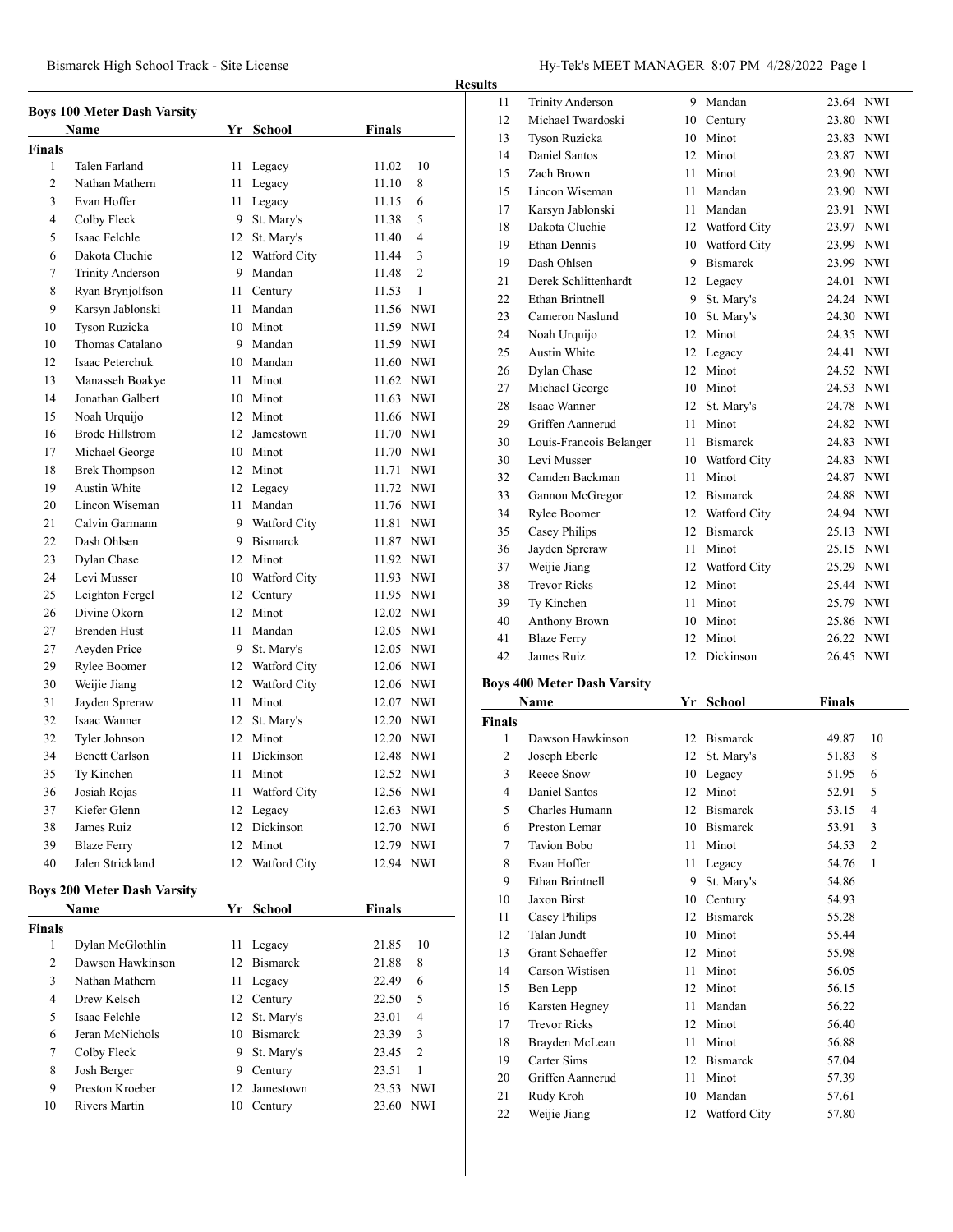# **Finals** ... (Boys 400 Meter Dash Varsity)

|                | Name                               |      | Yr School     | Finals        |                |
|----------------|------------------------------------|------|---------------|---------------|----------------|
| 23             | Calvin Garmann                     | 9    | Watford City  | 58.33         |                |
|                | Boys 800 Meter Run Varsity         |      |               |               |                |
|                | Name                               | Yr   | School        | <b>Finals</b> |                |
| <b>Finals</b>  |                                    |      |               |               |                |
| 1              | Chance Bowlinger                   |      | 12 Century    | 2:01.34       | 10             |
| $\overline{2}$ | Griffin House                      |      | 12 Century    | 2:01.70       | 8              |
| 3              | Jacob Renz                         |      | 12 Century    | 2:01.98       | 6              |
| $\overline{4}$ | Cyan Sorenson                      | 11 - | Century       | 2:08.63       | 5              |
| 5              | Chase Hoechst                      |      | 12 Century    | 2:09.54       | 4              |
| 6              | Gavyn Graham                       |      | 10 Century    | 2:10.46       | 3              |
| 7              | Oscar Hultz                        |      | 12 Minot      | 2:10.89       | $\overline{c}$ |
| 8              | <b>Tanner Edwards</b>              | 11 - | Watford City  | 2:12.12       | 1              |
| 9              | Isaac Flanagan                     |      | 12 Legacy     | 2:12.42       |                |
| 10             | <b>Braxton Wurgler</b>             |      | 11 Legacy     | 2:12.97       |                |
| 11             | Colton Ruud                        |      | 10 Legacy     | 2:13.12       |                |
| 12             | Josh Hegstad                       |      | 11 Minot      | 2:14.69       |                |
| 13             | Isaac Schroeder                    |      | 10 St. Mary's | 2:15.04       |                |
| 14             | Cooper Fjeld                       |      | 9 Minot       | 2:15.43       |                |
| 15             | Adam Eberle                        |      | 10 St. Mary's | 2:16.82       |                |
| 16             | Evan Pena                          | 11 - | Century       | 2:18.20       |                |
| 17             | Zach Jeffers                       |      | 12 Century    | 2:20.26       |                |
| 18             | Zachary Stair                      | 11 - | Century       | 2:22.98       |                |
| 19             | Evander Long                       | 12   | Watford City  | 2:24.87       |                |
| 20             | Nathan Straub                      | 12   | Century       | 2:25.12       |                |
| 21             | Jory Lund                          | 10   | Watford City  | 2:27.00       |                |
|                | <b>Boys 1600 Meter Run Varsity</b> |      |               |               |                |
|                | Name                               | Yr   | <b>School</b> | <b>Finals</b> |                |
| Finals         |                                    |      |               |               |                |
| 1              | Griffin House                      |      | 12 Century    | 4:28.15       | 10             |
| 2              | <b>Chance Bowlinger</b>            |      | 12 Century    | 4:34.44       | 8              |
| 3              | Gavyn Graham                       |      | 10 Century    | 4:36.21       | 6              |
| $\overline{4}$ | Chase Hoechst                      |      | 12 Century    | 4:36.41       | 5              |
| 5              | Noah Cowley                        |      | 12 Bismarck   | 4:40.79       | $\overline{4}$ |
| 6              | Cullen Flieth                      |      | 12 Jamestown  | 4:46.92       | 3              |
| 7              | Tyler Wahl                         |      | 10 Bismarck   | 4:49.31       | 2              |
| 8              | Zachary Stair                      | 11 - | Century       | 4:55.01       | 1              |
| 9              | Tanner Edwards                     | 11   | Watford City  | 4:55.53       |                |
| 10             | Josh Hegstad                       | 11   | Minot         | 4:57.36       |                |
| 11             | Zach Jeffers                       | 12   | Century       | 5:01.52       |                |
| 12             | Ben Fryhling                       |      | 9 Century     | 5:01.57       |                |
| 13             | Isaac Flanagan                     |      | 12 Legacy     | 5:01.78       |                |
| 14             | Evan Pena                          | 11   | Century       | 5:04.00       |                |
| 15             | Ian Butman                         |      | 9 Mandan      | 5:06.14       |                |
| 16             | Raine Skjod                        |      | 12 Mandan     | 5:06.15       |                |
| 17             | Nathan Schroeder                   | 11   | Century       | 5:06.95       |                |
| 18             | Evander Long                       | 12   | Watford City  | 5:08.85       |                |
| 19             | Ethan Igl                          | 11   | Jamestown     | 5:09.08       |                |
| 20             | Nathan Straub                      | 12   | Century       | 5:16.02       |                |
| 21             | Jory Lund                          | 10   | Watford City  | 5:20.41       |                |
| 22             | Everett Aberle                     | 12   | Minot         | 5:23.41       |                |
| 23             | Parker Schuster                    | 10   | Watford City  | 5:58.61       |                |
|                |                                    |      |               |               |                |

|                        | <b>Boys 3200 Meter Run Varsity</b>            |    |                 |               |                |
|------------------------|-----------------------------------------------|----|-----------------|---------------|----------------|
|                        | Name                                          | Yr | <b>School</b>   | <b>Finals</b> |                |
| <b>Finals</b>          |                                               |    |                 |               |                |
| $\mathbf{1}$           | <b>Brady Korsmo</b>                           | 11 | <b>Bismarck</b> | 9:40.51       | 10             |
| 2                      | Parker Hintz                                  |    | 10 Bismarck     | 9:52.90       | 8              |
| 3                      | AJ Ash                                        |    | 12 Dickinson    | 10:03.48      | 6              |
| 4                      | <b>Brody Ferderer</b>                         | 11 | Century         | 10:18.20      | 5              |
| 5                      | Benjamin Harris                               | 9  | Minot           | 10:22.76      | 4              |
| 6                      | <b>Ivar Martell</b>                           | 11 | Legacy          | 10:27.56      | 3              |
| 7                      | Eric Hasby                                    | 11 | Legacy          | 10:28.07      | $\overline{2}$ |
| 8                      | Breydyn Schlabsz                              | 10 | Century         | 10:28.83      | 1              |
| 9                      | <b>Truitt Brannan</b>                         | 9  | Legacy          | 10:33.37      |                |
| 10                     | Jaxsyn Olson                                  |    | 12 Bismarck     | 10:35.24      |                |
| 11                     | Kyle Marcotte                                 | 11 | St. Mary's      | 10:39.41      |                |
| 12                     | Dalton Fleckenstein                           | 11 | Legacy          | 10:46.54      |                |
| 13                     | Morgon Brindley                               | 11 | Legacy          | 10:54.80      |                |
| 14                     | <b>Brett Hetland</b>                          |    | 12 Century      | 10:59.76      |                |
| 15                     | Djiby Diallo                                  | 10 | <b>Bismarck</b> | 11:02.20      |                |
| 16                     | Ian Butman                                    | 9  | Mandan          | 11:13.12      |                |
| 17                     | Raine Skjod                                   | 12 | Mandan          | 11:13.16      |                |
| 18                     | Nolan Howey                                   | 9  | Minot           | 11:19.46      |                |
| 19                     | Kade Warren                                   | 10 | Legacy          | 11:32.72      |                |
| 20                     | Michael Pfliger                               | 10 | Mandan          | 11:49.80      |                |
|                        |                                               |    |                 |               |                |
|                        | <b>Boys 110 Meter Hurdles Varsity</b><br>Name | Yr | <b>School</b>   | <b>Finals</b> |                |
|                        |                                               |    |                 |               |                |
| Finals<br>$\mathbf{1}$ | Ryan Brynjolfson                              | 11 | Century         | 15.08         | 10             |
| $\overline{c}$         | Jeran McNichols                               |    | 10 Bismarck     | 16.01         | 8              |
| 3                      | Anthony Brown                                 |    | 10 Minot        | 16.03         | 6              |
| 4                      | Jordan Kellogg                                |    | 9 Century       | 16.15         | 5              |
| 5                      |                                               |    |                 | 16.33         | 4              |
|                        | Nicholas Pegors                               | 11 | Legacy          |               |                |
| 6                      | Aiden Sagaser                                 | 11 | Legacy          | 16.34         | 3              |
| 7                      | Leighton Fergel                               | 12 | Century         | 16.81         | 2              |
| 8                      | Kaden Selle                                   | 12 | Dickinson       | 17.02         | 1              |
| 9                      | Jack Goodall                                  | 11 | Dickinson       |               | 17.05 NWI      |
| 10                     | Kayne Nelson                                  | 10 | Century         | 17.15         | NWI            |
| 11                     | Cody Dirk                                     |    | 12 Legacy       | 17.17         | NWI            |
| 11                     | Hudsen Sheldon                                |    | 9 Mandan        | 17.17 NWI     |                |
| 13                     | Zach Brown                                    | 11 | Minot           | 17.81         | NWI            |
| 14                     | Cole Skabo                                    |    | 10 Dickinson    |               | 18.16 NWI      |
| 15                     | Weston Snyder                                 |    | 12 Legacy       |               | 18.18 NWI      |
| 16                     | Rustin Medenwald                              |    | 10 Mandan       |               | 18.64 NWI      |
| 17                     | Carl Henry                                    |    | 11 Legacy       |               | 18.72 NWI      |
| 18                     | Camden Backman                                | 11 | Minot           |               | 18.80 NWI      |
| 19                     | Faustin Tuyikeze                              | 11 | Jamestown       |               | 18.98 NWI      |
| 20                     | Keaton Reinke                                 | 11 | Minot           | 19.31         | NWI            |
| $---$                  | Lleyton Vetter                                | 11 | St. Mary's      |               | DNF NWI        |
|                        | <b>Boys 300 Meter Hurdles Varsity</b>         |    |                 |               |                |
|                        | Name                                          |    | Yr School       | <b>Finals</b> |                |
| Finals                 |                                               |    |                 |               |                |
| $\mathbf{1}$           | Drew Henriksen                                | 11 | <b>Bismarck</b> | 41.19         | 10             |
| $\overline{c}$         | Nate Anderson                                 |    | 12 Century      | 41.99         | 8              |
| 3                      | Preston Kroeber                               |    | 12 Jamestown    | 42.23         | 6              |
| $\overline{4}$         | Rivers Martin                                 |    | 10 Century      | 42.31         | 5              |
|                        |                                               |    |                 | 42.45         |                |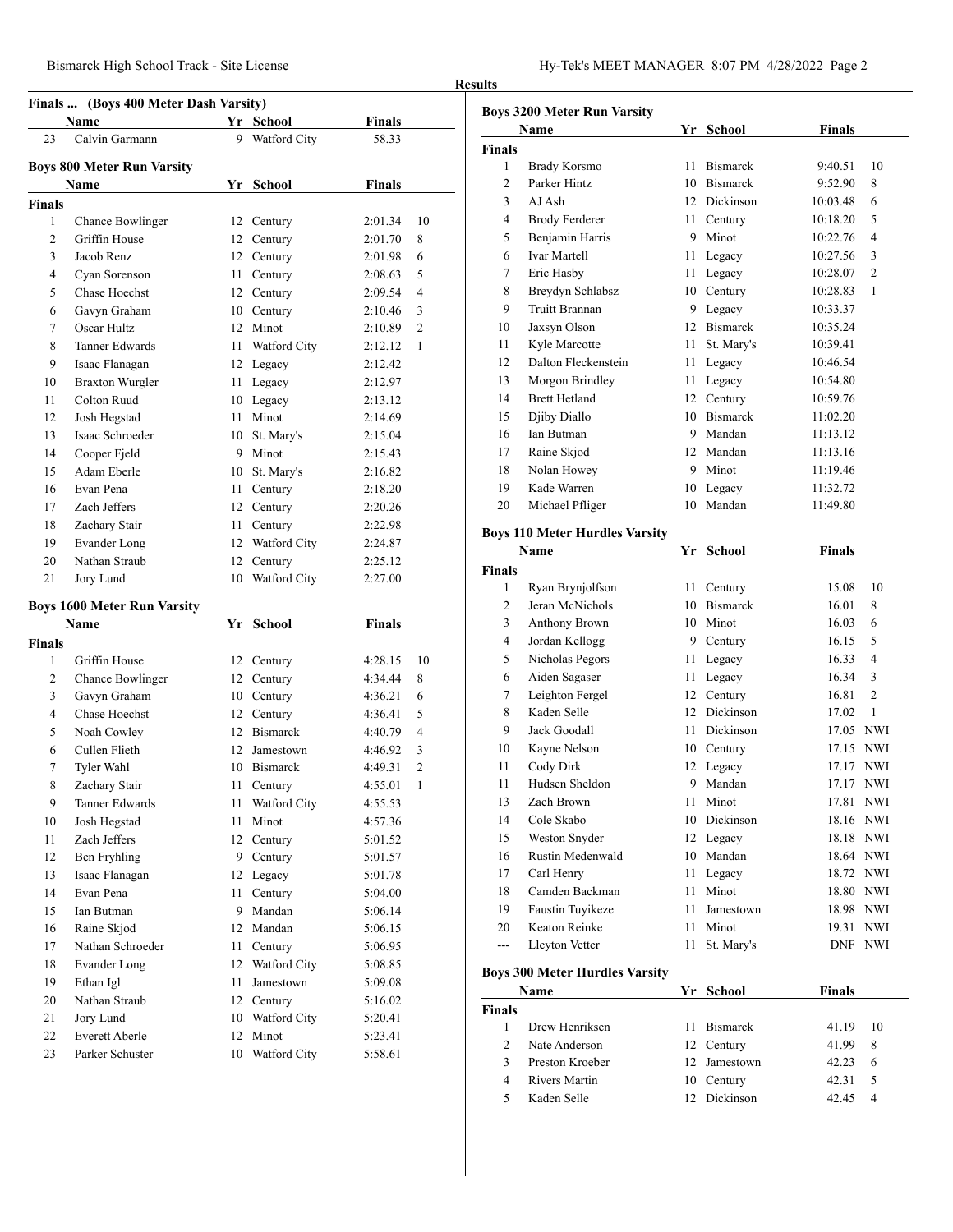### **Finals ... (Boys 300 Meter Hurdles Varsity)**

|    | $\frac{1}{2}$   |      |              |               |   |  |  |  |
|----|-----------------|------|--------------|---------------|---|--|--|--|
|    | <b>Name</b>     | Yr   | School       | <b>Finals</b> |   |  |  |  |
| 6  | Weston Snyder   |      | 12 Legacy    | 43.28         | 3 |  |  |  |
| 7  | Kayne Nelson    |      | 10 Century   | 43.54         | 2 |  |  |  |
| 8  | Hudsen Sheldon  | 9    | Mandan       | 43.84         | 1 |  |  |  |
| 9  | Cole Skabo      |      | 10 Dickinson | 44.13         |   |  |  |  |
| 10 | Aiden Sagaser   |      | 11 Legacy    | 44.32         |   |  |  |  |
| 11 | Cody Dirk       |      | 12 Legacy    | 44.68         |   |  |  |  |
| 12 | Lleyton Vetter  | 11 - | St. Mary's   | 44.76         |   |  |  |  |
| 13 | Nicholas Schulz | 11   | Legacy       | 45.13         |   |  |  |  |
| 14 | Jack Goodall    | 11.  | Dickinson    | 45.87         |   |  |  |  |
| 15 | Tanner Edwards  | 11   | Watford City | 46.47         |   |  |  |  |
| 16 | Camden Backman  | 11   | Minot        | 47.36         |   |  |  |  |
| 17 | Carl Henry      | 11   | Legacy       | 47.44         |   |  |  |  |
| 18 | Ty Johnson      | 11   | Mandan       | 47.60         |   |  |  |  |

### **Boys 4x100 Meter Relay Varsity**

|               | Team                                  | Relay | <b>Finals</b>          |              |
|---------------|---------------------------------------|-------|------------------------|--------------|
| <b>Finals</b> |                                       |       |                        |              |
| 1             | Legacy                                | А     | 42.71                  | 10           |
|               | 1) Talen Farland 11                   |       | 2) Reece Snow 10       |              |
|               | 3) Evan Hoffer 11                     |       | 4) Nathan Mathern 11   |              |
| 2             | Century                               | A     | 44.09                  | 8            |
|               | 1) Jordan Jones 12                    |       | 2) Nate Anderson 12    |              |
|               | 3) Michael Twardoski 10               |       | 4) Rivers Martin 10    |              |
| 3             | Minot                                 | A     | 44.71                  | 6            |
|               | 1) Brek Thompson 12                   |       | 2) Tyson Ruzicka 10    |              |
|               | 3) Noah Urquijo 12                    |       | 4) Manasseh Boakye 11  |              |
| 4             | Jamestown                             | A     | 45.04                  | 5            |
|               | 1) Sam Mayhair 10                     |       | 2) Devin Beach 12      |              |
|               | 3) Preston Kroeber 12                 |       | 4) Brode Hillstrom 12  |              |
| 5             | Dickinson                             | A     | 45.05                  | 4            |
|               | 1) Kaiden Richter 11                  |       | 2) Benett Carlson 11   |              |
|               | 3) Jack Homiston 12                   |       | 4) Quentin Lewis 12    |              |
| 6             | Minot                                 | B     | x45.27                 | 3            |
|               | 1) Jonathan Galbert 10                |       | 2) Dylan Chase 12      |              |
|               | 3) Ty Kinchen 11                      |       | 4) Michael George 10   |              |
| 7             | Watford City                          | A     | 45.36                  | 2            |
|               | 1) Aaron Cutshall 11                  |       | 2) Levi Musser 10      |              |
|               | 3) Ethan Dennis 10                    |       | 4) Dakota Cluchie 12   |              |
| 8             | <b>Bismarck</b>                       | A     | 46.03                  | $\mathbf{1}$ |
|               | 1) Casey Philips 12                   |       | 2) Szczur Alexander 9  |              |
|               | 3) Louis-Francois Belanger 11         |       | 4) Gannon McGregor 12  |              |
| 9             | <b>Bismarck</b>                       | B     | x46.32                 |              |
|               | 1) Dash Ohlsen 9                      |       | 2) Lucas McNichols 9   |              |
|               | 3) Michael Leier 9                    |       | 4) Dawson Balzer 9     |              |
| 10            | St. Mary's                            | A     | 46.60                  |              |
|               | 1) Isaac Duppong 9                    |       | 2) Colby Fleck 9       |              |
|               | 3) Aeyden Price 9                     |       | 4) Cameron Naslund 10  |              |
|               | <b>Boys 4x200 Meter Relay Varsity</b> |       |                        |              |
|               | Team                                  | Relay | <b>Finals</b>          |              |
| <b>Finals</b> |                                       |       |                        |              |
| 1             | <b>Bismarck</b>                       | А     | 1:30.24                | 10           |
|               | 1) Dawson Hawkinson 12                |       |                        |              |
|               |                                       |       | 2) Hudson Schroeder 11 |              |
|               | 3) Ty Allen 11                        |       | 4) Jeran McNichols 10  |              |

Bismarck High School Track - Site License Hy-Tek's MEET MANAGER 8:07 PM 4/28/2022 Page 3

| <b>Results</b> |                                                     |              |                                              |    |
|----------------|-----------------------------------------------------|--------------|----------------------------------------------|----|
| 2              | Century                                             | А            | 1:31.59                                      | 8  |
|                | 1) Jordan Jones 12                                  |              | 2) Drew Kelsch 12                            |    |
|                | 3) Michael Twardoski 10                             |              | 4) Josh Berger 9                             |    |
| 3              | Dickinson                                           | А            | 1:32.35                                      | 6  |
|                | 1) Kaiden Richter 11                                |              | 2) Kaden Selle 12                            |    |
|                | 3) Jack Homiston 12                                 |              | 4) Quentin Lewis 12                          |    |
| 4              | St. Mary's                                          | A            | 1:34.46                                      | 5  |
|                | 1) Isaac Duppong 9                                  |              | 2) Cameron Naslund 10                        |    |
|                | 3) Colby Fleck 9                                    |              | 4) Isaac Felchle 12                          |    |
| 5              | Minot                                               | А            | 1:35.04                                      | 4  |
|                | 1) Daniel Santos 12                                 |              | 2) Talan Jundt 10                            |    |
|                | 3) Griffen Aannerud 11                              |              | 4) Brayden McLean 11                         |    |
| 6              | Watford City                                        | А            | 1:35.82                                      | 3  |
|                | 1) Aaron Cutshall 11                                |              | 2) Levi Musser 10                            |    |
|                | 3) Ethan Dennis 10                                  |              | 4) Dakota Cluchie 12                         |    |
| 7              | Mandan                                              | B            | 1:38.79                                      | 2  |
|                |                                                     |              |                                              |    |
|                | 1) Clark Joseph Escatron 9<br>3) Isaac Peterchuk 10 |              | 2) Paxton Ohlhauser 10<br>4) Tristan Ulmer 9 |    |
|                | Mandan                                              |              | <b>DNF</b>                                   |    |
|                |                                                     | А            |                                              |    |
|                | 1) Trinity Anderson 9                               |              | 2) Thomas Catalano 9                         |    |
|                | 3) Karsyn Jablonski 11                              |              | 4) Lincon Wiseman 11                         |    |
|                | <b>Boys 4x400 Meter Relay Varsity</b>               |              |                                              |    |
|                | Team                                                | <b>Relay</b> | Finals                                       |    |
| <b>Finals</b>  |                                                     |              |                                              |    |
| 1              | <b>Bismarck</b>                                     | A            | 3:32.40                                      | 10 |
|                | 1) Charles Humann 12                                |              | 2) Drew Henriksen 11                         |    |
|                |                                                     |              |                                              |    |
|                | 3) Preston Lemar 10                                 |              | 4) Michael Leier 9                           |    |
| 2              | Century                                             | A            | 3:33.29                                      | 8  |
|                | 1) Josh Berger 9                                    |              | 2) Drew Kelsch 12                            |    |
|                | 3) Jaxon Birst 10                                   |              | 4) Chance Bowlinger 12                       |    |
| 3              | Legacy                                              | А            | 3:34.83                                      | 6  |
|                | 1) Reece Snow 10                                    |              | 2) Derek Schlittenhardt 12                   |    |
|                | 3) Talen Farland 11                                 |              | 4) Dylan McGlothlin 11                       |    |
| 4              | Dickinson                                           | A            | 3:36.34                                      | 5  |
|                | 1) Kaden Selle 12                                   |              | 2) Jack Homiston 12                          |    |
|                | 3) Benett Carlson 11                                |              | 4) Ouentin Lewis 12                          |    |
| 5              | St. Mary's                                          | A            | 3:39.63                                      | 4  |
|                | 1) Cameron Naslund 10                               |              | 2) Isaac Felchle 12                          |    |
|                | 3) Ethan Brintnell 9                                |              | 4) Joseph Eberle 12                          |    |
| 6              | Minot                                               | А            | 3:42.64                                      | 3  |
|                | 1) Daniel Santos 12                                 |              | 2) Talan Jundt 10                            |    |
|                | 3) Tavion Bobo 11                                   |              | 4) Carson Wistisen 11                        |    |
| 7              | Century                                             | B            | x3:47.85                                     | 2  |
|                | 1) Cyan Sorenson 11                                 |              | 2) Nate Anderson 12                          |    |
|                | 3) Griffin House 12                                 |              | 4) Gavyn Graham 10                           |    |
| 8              | Watford City                                        | А            | 3:48.47                                      | 1  |
|                | 1) Ethan Dennis 10                                  |              | 2) Tanner Edwards 11                         |    |
|                | 3) Calvin Garmann 9                                 |              | 4) Weijie Jiang 12                           |    |
| 9              | Mandan                                              | А            | 3:51.79                                      |    |
|                | 1) Josh Salagan 11                                  |              | 2) Karsten Hegney 11                         |    |
|                | 3) Chance Bryson 9                                  |              | 4) Jayce Johnson 10                          |    |
| 10             | Jamestown                                           | А            | 3:54.04                                      |    |
|                | 1) Ethan Igl 11                                     |              | 2) Cullen Flieth 12                          |    |

1) Ben Lepp 12 2) Josh Hegstad 11

11 Minot B x4:03.58

3) Nolan Howey 9 4) Oscar Hultz 12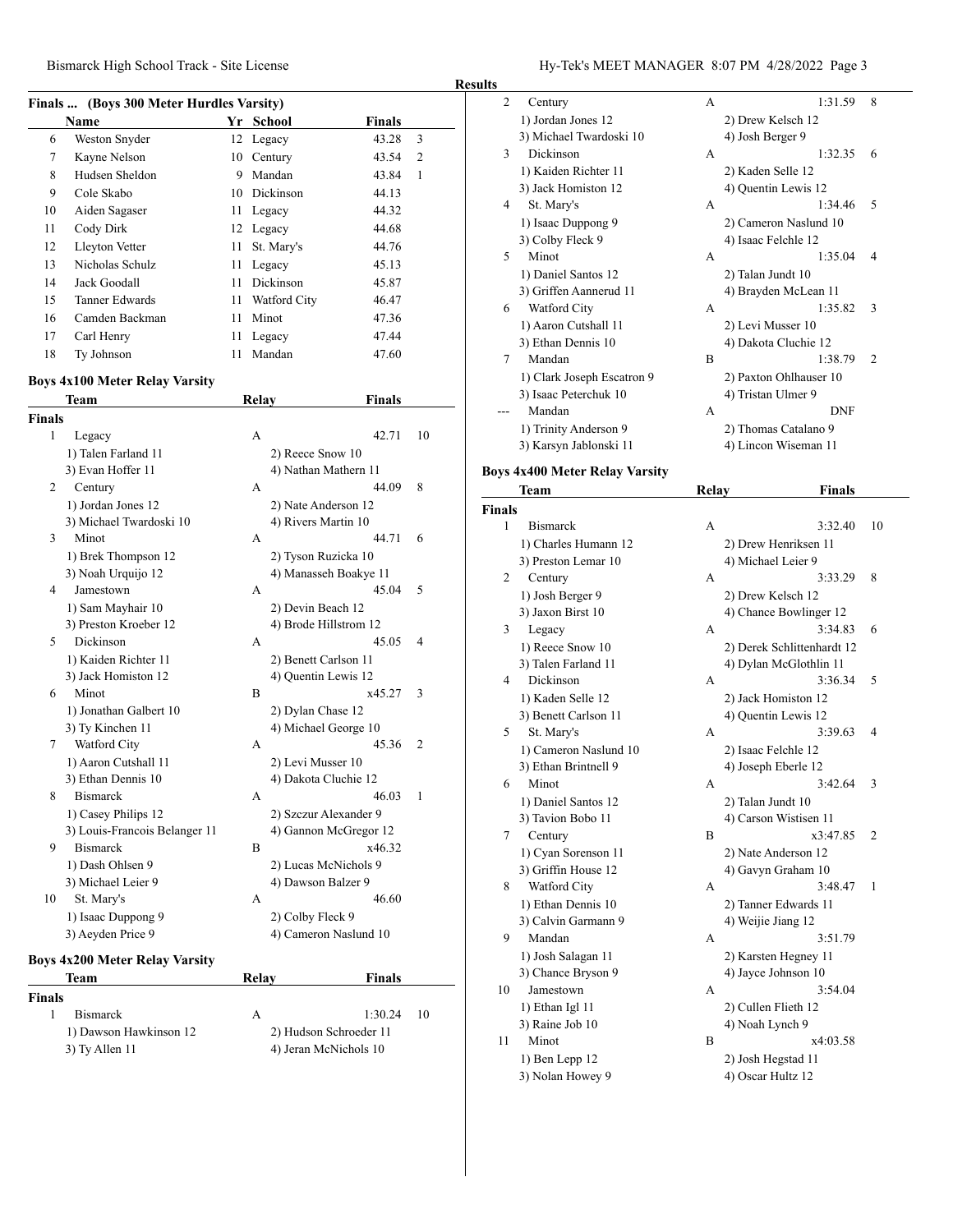|               | <b>Boys 4x800 Meter Relay Varsity</b> |                    |                       |  |  |  |
|---------------|---------------------------------------|--------------------|-----------------------|--|--|--|
|               | Team                                  | Relay              | <b>Finals</b>         |  |  |  |
| <b>Finals</b> |                                       |                    |                       |  |  |  |
| 1             | Minot                                 | А                  | 8:21.61<br>10         |  |  |  |
|               | 1) Benjamin Harris 9                  | 2) Oscar Hultz 12  |                       |  |  |  |
|               | 3) Grant Schaeffer 12                 |                    | 4) Carson Wistisen 11 |  |  |  |
| 2             | Legacy                                | A                  | 8:23.26<br>8          |  |  |  |
|               | 1) Braxton Wurgler 11                 |                    | 2) Truitt Brannan 9   |  |  |  |
|               | 3) Morgon Brindley 11                 | 4) Ivar Martell 11 |                       |  |  |  |
| 3             | Century                               | A                  | 8:40.60<br>6          |  |  |  |
|               | 1) Breydyn Schlabsz 10                |                    | 2) Cyan Sorenson 11   |  |  |  |
|               | 3) Brett Hetland 12                   |                    | 4) Brody Ferderer 11  |  |  |  |
| 4             | St. Mary's                            | A                  | 5<br>9:13.34          |  |  |  |
|               | 1) Adam Eberle 10                     |                    | 2) Isaac Wanner 12    |  |  |  |
|               | 3) Kyle Marcotte 11                   |                    | 4) Isaac Schroeder 10 |  |  |  |
| 5             | Watford City                          | A                  | 9:30.93<br>4          |  |  |  |
|               | 1) Parker Schuster 10                 | 2) Jory Lund 10    |                       |  |  |  |
|               | 3) Daniel Scott 11                    |                    | 4) Evander Long 12    |  |  |  |

### **Boys High Jump Varsity**

|                | роуз гиди әйшр тағыну          |    |                 |               |                |
|----------------|--------------------------------|----|-----------------|---------------|----------------|
|                | Name                           |    | Yr School       | <b>Finals</b> |                |
| <b>Finals</b>  |                                |    |                 |               |                |
| 1              | Will Mickelson                 | 10 | Mandan          | $6 - 02.00$   | 10             |
| $\overline{2}$ | <b>Ethan Stotz</b>             | 12 | <b>Bismarck</b> | $J5-10.00$    | 8              |
| 3              | Ty Allen                       | 11 | <b>Bismarck</b> | $J5-10.00$    | 6              |
| 4              | Eric Wentz                     |    | 12 Minot        | J5-08.00      | 5              |
| 5              | Hudsen Sheldon                 | 9  | Mandan          | J5-08.00      | $\overline{4}$ |
| 6              | Devin Beach                    | 12 | Jamestown       | J5-06.00      | 2.5            |
| 6              | Grayson Schaeffer              | 9  | Minot           | J5-06.00      | 2.5            |
| 8              | Kyler Scott                    | 12 | <b>Bismarck</b> | $J5-06.00$    | 1              |
| 9              | Calvin Garmann                 |    | 9 Watford City  | J5-06.00      |                |
| 9              | Jaylen Martinez                | 10 | Minot           | J5-06.00      |                |
| $---$          | Zander Albers                  | 12 | Legacy          | <b>NH</b>     |                |
| ---            | Logan Conklin                  | 10 | Minot           | <b>NH</b>     |                |
| ---            | Faustin Tuyikeze               | 11 | Jamestown       | NΗ            |                |
| ---            | Jalen Strickland               | 12 | Watford City    | NH            |                |
|                | <b>Boys Pole Vault Varsity</b> |    |                 |               |                |
|                | <b>Name</b>                    | Yr | <b>School</b>   | <b>Finals</b> |                |
| <b>Finals</b>  |                                |    |                 |               |                |
| 1              | Jack Homiston                  | 12 | Dickinson       | 14-00.00      | 10             |
| 2              | Adam Nychyporuk                | 10 | Legacy          | 13-06.00      | 8              |
| 3              | <b>Benett Carlson</b>          | 11 | Dickinson       | 13-00.00      | 6              |
| 4              | Keaton Reinke                  | 11 | Minot           | J13-00.00     | 5              |
| 5              | Lucas Meyer                    | 11 | Century         | J13-00.00     | $\overline{4}$ |
| 6              | Gavin Maher                    | 12 | <b>Bismarck</b> | 12-00.00      | 3              |
| 7              | Alec Wardner                   | 12 | <b>Bismarck</b> | J12-00.00     | $\overline{2}$ |
| 8              | Jonathan Nistler               | 12 | Century         | 11-06.00      | 1              |
| 9              | Anthony Arrendrez              | 11 | Mandan          | $11 - 00.00$  |                |
| 10             | Tristan Will                   | 11 | Legacy          | 10-06.00      |                |
| 10             | Jaxon Reinke                   | 11 | Minot           | 10-06.00      |                |
| ---            | Drew Mitzel                    | 11 | <b>Bismarck</b> | <b>NH</b>     |                |
| ---            | Will Hermanson                 | 12 | Century         | NH            |                |

# **Results**

| <b>Boys Long Jump Varsity</b> |                                 |    |                 |               |                |  |  |
|-------------------------------|---------------------------------|----|-----------------|---------------|----------------|--|--|
|                               | Name                            |    | Yr School       | <b>Finals</b> |                |  |  |
| <b>Finals</b>                 |                                 |    |                 |               |                |  |  |
| 1                             | Hudson Schroeder                | 11 | <b>Bismarck</b> | 22-01.00      | 10             |  |  |
| 2                             | Ryan Brynjolfson                | 11 | Century         | 21-04.50      | 8              |  |  |
| 3                             | Ty Allen                        | 11 | <b>Bismarck</b> | 20-09.00      | 6              |  |  |
| 4                             | <b>Anthony Brown</b>            |    | 10 Minot        | J20-03.50     | 5              |  |  |
| 5                             | Zach Brown                      | 11 | Minot           | J20-03.50     | 4              |  |  |
| 6                             | <b>Brek Thompson</b>            | 12 | Minot           | 20-02.50      | 3              |  |  |
| 7                             | Grayson Schaeffer               |    | 9 Minot         | 20-02.00      | $\overline{2}$ |  |  |
| 8                             | <b>Brett Lacombe</b>            | 12 | Legacy          | 20-00.00      | 1              |  |  |
| 9                             | Aeyden Price                    | 9  | St. Mary's      | 19-11.50 NWI  |                |  |  |
| 10                            | Rylee Boomer                    |    | 12 Watford City | 19-09.50 NWI  |                |  |  |
| 11                            | <b>Brode Hillstrom</b>          |    | 12 Jamestown    | 19-06.50 NWI  |                |  |  |
| 12                            | Logan Miller                    |    | 11 Legacy       | 19-06.00 NWI  |                |  |  |
| 12                            | Ayden Cermak                    |    | 12 Century      | 19-06.00 NWI  |                |  |  |
| 14                            | Tyler Johnson                   | 12 | Minot           | 19-04.00 NWI  |                |  |  |
| 15                            | Gavyn Nygren                    |    | 10 Legacy       | 19-03.00 NWI  |                |  |  |
| 16                            | Aric Winczewski                 |    | 9 Minot         | 19-02.00 NWI  |                |  |  |
| 16                            | Kaiden Richter                  | 11 | Dickinson       | 19-02.00 NWI  |                |  |  |
| 18                            | <b>Trayton Hinderer</b>         | 12 | Century         | 19-01.50 NWI  |                |  |  |
| 19                            | Zander Albers                   | 12 | Legacy          | 19-00.00 NWI  |                |  |  |
| 20                            | Derek Schlittenhardt            | 12 | Legacy          | 18-11.00 NWI  |                |  |  |
| 20                            | Josh Salagan                    | 11 | Mandan          | 18-11.00 NWI  |                |  |  |
| 22                            | Gannon McGregor                 |    | 12 Bismarck     | 18-10.00 NWI  |                |  |  |
| 23                            | Jonathan Galbert                |    | 10 Minot        | 18-08.50 NWI  |                |  |  |
| 24                            | Lucas McNichols                 |    | 9 Bismarck      | 18-05.50 NWI  |                |  |  |
| 25                            | Divine Okorn                    |    | 12 Minot        | 18-04.00 NWI  |                |  |  |
| 26                            | Dylan McGlothlin                | 11 | Legacy          | 18-03.50 NWI  |                |  |  |
| 27                            | Jayce Johnson                   |    | 10 Mandan       | 18-01.00 NWI  |                |  |  |
| 28                            | Logan Conklin                   |    | 10 Minot        | 18-00.00 NWI  |                |  |  |
| 29                            | Eric Wentz                      | 12 | Minot           | 17-11.50 NWI  |                |  |  |
| 30                            | Aaron Cutshall                  | 11 | Watford City    | 17-08.50 NWI  |                |  |  |
| 31                            | Zack Boeshans                   | 11 | Mandan          | 17-07.00 NWI  |                |  |  |
| 32                            | Jalen Strickland                |    | 12 Watford City | 17-04.00 NWI  |                |  |  |
| 33                            | Faustin Tuyikeze                | 11 | Jamestown       | 17-01.00 NWI  |                |  |  |
| 34                            | Josiah Rojas                    | 11 | Watford City    | 16-01.00 NWI  |                |  |  |
|                               | Seth Nelson                     | 12 | Century         |               | ND NWI         |  |  |
| ---                           | Will Mickelson                  | 10 | Mandan          | ND.           | <b>NWI</b>     |  |  |
|                               | Dominic Rivinius                |    | 12 Legacy       |               | ND NWI         |  |  |
|                               |                                 |    |                 |               |                |  |  |
|                               | <b>Boys Triple Jump Varsity</b> |    |                 |               |                |  |  |
|                               | Name                            |    | Yr School       | <b>Finals</b> |                |  |  |
| <b>Finals</b>                 |                                 |    | <b>Bismarck</b> |               |                |  |  |
| $\mathbf{1}$                  | Ty Allen                        | 11 |                 | 43-09.00      | 10             |  |  |
| 2                             | Lucas Meyer                     | 11 | Century         | 41-04.00      | 8              |  |  |
| 3                             | Anthony Brown                   | 10 | Minot           | 40-09.00      | 6              |  |  |
| 4                             | Zander Albers                   | 12 | Legacy          | 40-05.00      | 5              |  |  |
| 5                             | Ayden Cermak                    | 12 | Century         | 40-04.00      | 4              |  |  |
| 6                             | Trayton Hinderer                | 12 | Century         | 40-01.50      | 3              |  |  |
| 7                             | <b>Brek Thompson</b>            | 12 | Minot           | 40-01.00      | $\overline{c}$ |  |  |
| 8                             | Grayson Schaeffer               |    | 9 Minot         | 39-11.00      | $\mathbf{1}$   |  |  |
| 9                             | Jalen Strickland                |    | 12 Watford City | 39-08.00      | <b>NWI</b>     |  |  |
| 10                            | Divine Okorn                    | 12 | Minot           | 39-04.50      | NWI            |  |  |
| 11                            | Zach Brown                      | 11 | Minot           | 39-04.00      | <b>NWI</b>     |  |  |

 Jayce Johnson 10 Mandan 39-02.50 NWI Brode Hillstrom 12 Jamestown 39-01.00 NWI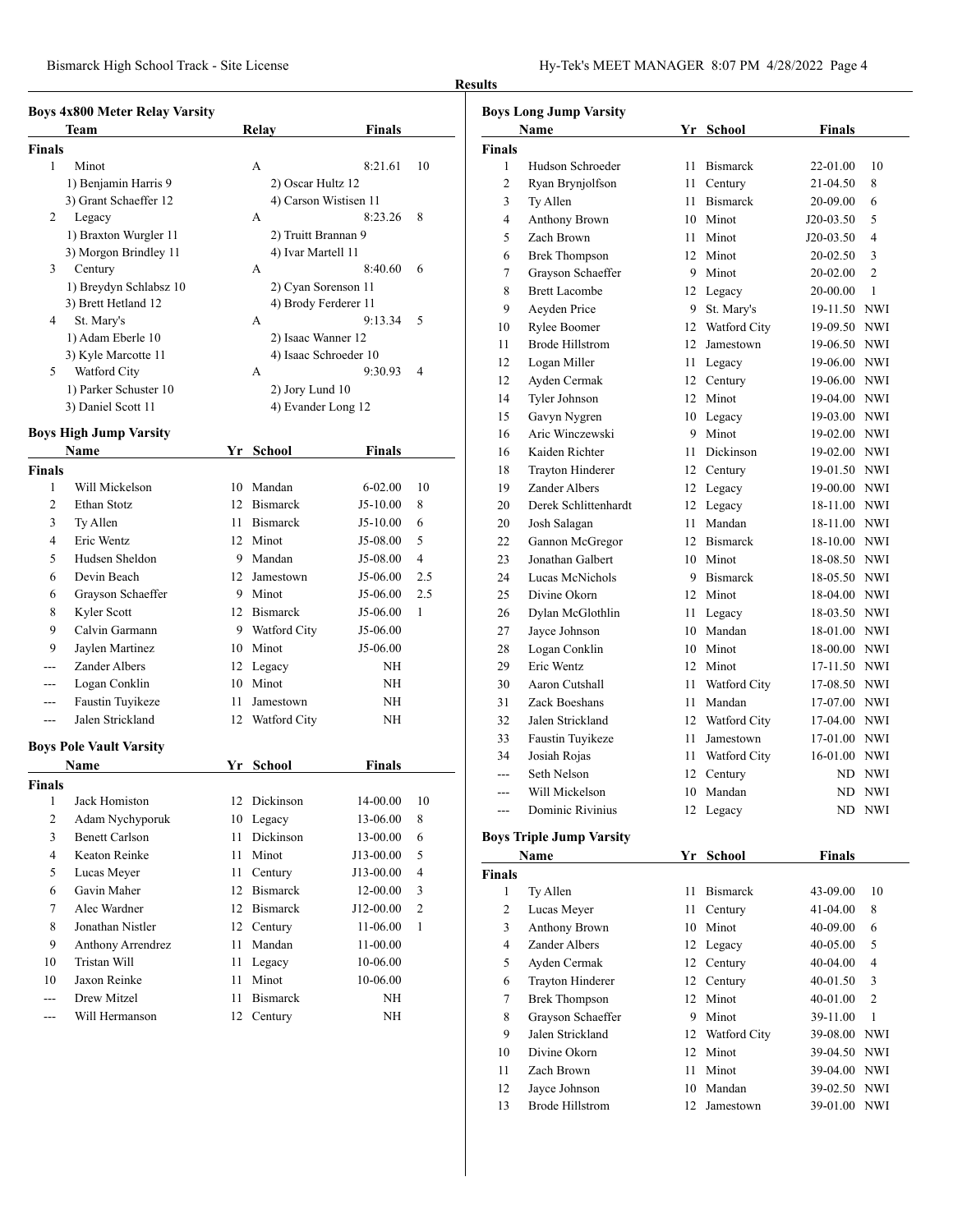|                | Finals  (Boys Triple Jump Varsity) |      |                 |               |                |
|----------------|------------------------------------|------|-----------------|---------------|----------------|
|                | <b>Name</b>                        |      | Yr School       | <b>Finals</b> |                |
| 14             | Devin Beach                        | 12   | Jamestown       | 39-00.50 NWI  |                |
| 15             | <b>Brett Lacombe</b>               |      | 12 Legacy       | 38-02.00 NWI  |                |
| 16             | Logan Miller                       | 11   | Legacy          | 38-01.00 NWI  |                |
| 17             | Will Mickelson                     |      | 10 Mandan       | 38-00.50 NWI  |                |
| 18             | Jaylen Martinez                    |      | 10 Minot        | 38-00.00 NWI  |                |
| 19             | Aaron Cutshall                     | 11   | Watford City    | 37-11.00      | <b>NWI</b>     |
| 19             | Aric Winczewski                    | 9.   | Minot           | 37-11.00 NWI  |                |
| 21             | Madox Tolman                       |      | 10 Dickinson    | 37-07.00 NWI  |                |
| 22             | Cole Skabo                         |      | 10 Dickinson    | 36-09.50 NWI  |                |
| 23             | <b>Tyler Birst</b>                 | 11 - | Century         | 36-02.00 NWI  |                |
| 24             | Christian Walsh                    |      | 10 Bismarck     | 36-01.00 NWI  |                |
| 25             | Dominic Rivinius                   |      | 12 Legacy       | 35-10.00 NWI  |                |
| 26             | Zack Boeshans                      | 11   | Mandan          | 35-06.50 NWI  |                |
| 27             | Parker Schuster                    |      | 10 Watford City | 35-05.50 NWI  |                |
|                | <b>Boys Shot Put Varsity</b>       |      |                 |               |                |
|                | <b>Name</b>                        |      | Yr School       | <b>Finals</b> |                |
| <b>Finals</b>  |                                    |      |                 |               |                |
| 1              | Jacob Burckhard                    | 11   | Century         | 55-00.00      | 10             |
| 2              | Lucas Schweigert                   |      | 12 Century      | 51-10.00      | 8              |
| 3              | <b>Brackston Kemmet</b>            |      | 12 Legacy       | 49-10.00      | 6              |
| $\overline{4}$ | Joel Edland                        | 11 - | Century         | 49-09.00      | 5              |
| 5              | Landon Leno                        |      | 11 Legacy       | 48-07.00      | 4              |
| 6              | Jaxson Walz                        | 11   | Century         | 48-06.00      | 3              |
| 7              | Jack Shaffer                       |      | 9 Bismarck      | 46-11.00      | $\overline{2}$ |
| 8              | Thomas Allmer                      |      | 12 Jamestown    | 46-08.00      | 1              |
| 9              | Brayden Moran                      |      | 12 Bismarck     | 46-00.00      |                |
| 10             | Alex Wetzstein                     | 11   | Legacy          | 45-10.00      |                |
| 11             | Hunter Corbin                      |      | 10 Mandan       | 45-01.00      |                |
| 12             | Carsten Irgens                     | 12   | Century         | 43-04.00      |                |
| 13             | Matt Iron Boulder                  | 11   | <b>Bismarck</b> | 42-10.00      |                |
| 14             | Dylan Smith                        |      | 10 Dickinson    | 42-09.00      |                |
| 15             | <b>Bridger Pettys</b>              | 11   | Minot           | 42-08.00      |                |
| 16             | Alex Vyska                         |      | 10 Legacy       | 42-02.00      |                |
| 16             | Treyson Renken                     |      | 11 Legacy       | 42-02.00      |                |
| 18             | Jobe Rystedt                       |      | 10 Minot        | 41-09.00      |                |
| 19             | Devin Heaton                       |      | 12 Legacy       | 41-01.00      |                |
| 19             | Scott Gotta                        |      | 12 Bismarck     | 41-01.00      |                |
| 21             | Ethan Halverson                    |      | 10 Dickinson    | 40-10.00      |                |
| 22             | Jake Hettinger                     | 11   | <b>Bismarck</b> | 40-06.00      |                |
| 22             | <b>Ethan Brees</b>                 |      | 10 Bismarck     | 40-06.00      |                |
| 24             | Andrew Winczewski                  | 11 - | Minot           | 40-05.00      |                |
| 25             | Max Wilkinson                      | 11   | Dickinson       | 40-02.00      |                |
| 26             | Landon Fichter                     | 11   | Dickinson       | 39-11.00      |                |
| 27             | Jaden Braun                        | 12   | Century         | 39-09.00      |                |
| 28             | DJ Jones                           |      | 10 Minot        | 39-08.00      |                |
| 29             | Kobe Irmen                         |      | 10 Minot        | 38-07.00      |                |
| 30             | Carter Johnson                     | 11   | Mandan          | 38-02.00      |                |
| 31             | Jacob Berg                         |      | 12 Watford City | 38-01.00      |                |
| 31             | <b>Andrew Nielson</b>              |      | 12 Watford City | 38-01.00      |                |
| 33             | Sven Blomseth                      | 12   | St. Mary's      | 38-00.00      |                |
| 34             | Wadley Lamy                        | 12   | Century         | 37-10.00      |                |
| 35             | Hunter Stymeist                    |      | 12 Legacy       | 36-11.00      |                |
| 36             | Hunter Barlow                      | 9.   | Watford City    | 34-11.00      |                |
| 37             | Tayler Williams                    | 12   | Legacy          | 34-10.00      |                |
| 38             | Nivon Hayes                        | 11   | Watford City    | 34-02.00      |                |
|                |                                    |      |                 |               |                |

# Bismarck High School Track - Site License Hy-Tek's MEET MANAGER 8:07 PM 4/28/2022 Page 5

|               | 11) ICKS MILL I MITH RIGHT 0.07 I M 1/20/2022 I GCV 3 |     |               |               |    |
|---------------|-------------------------------------------------------|-----|---------------|---------------|----|
| ults          |                                                       |     |               |               |    |
| 39            | Lear Rohde                                            | 11  | St. Mary's    | 33-02.00      |    |
| 40            | Jameson Guzman                                        | 12  | Dickinson     | 32-11.00      |    |
| 41            | Jonathan Plante                                       | 11  | St. Mary's    | 29-01.00      |    |
| ---           | Darin Aguirre                                         | 11  | Dickinson     | ND            |    |
|               | <b>Boys Discus Throw Varsity</b>                      |     |               |               |    |
|               | Name                                                  | Yr  | <b>School</b> | <b>Finals</b> |    |
| <b>Finals</b> |                                                       |     |               |               |    |
| 1             | Jacob Burckhard                                       | 11  | Century       | 147-05        | 10 |
| 2             | Jaxson Walz                                           | 11  | Century       | 145-09        | 8  |
| 3             | Thomas Allmer                                         | 12. | Jamestown     | 142-04        | 6  |
| 4             | <b>Brackston Kemmet</b>                               | 12. | Legacy        | 138-07        | 5  |

| ∠  | Jaxson waiz             | 11 | Century         | 143-09     | ŏ              |
|----|-------------------------|----|-----------------|------------|----------------|
| 3  | Thomas Allmer           | 12 | Jamestown       | 142-04     | 6              |
| 4  | <b>Brackston Kemmet</b> | 12 | Legacy          | 138-07     | 5              |
| 5  | Lucas Schweigert        | 12 | Century         | 138-00     | $\overline{4}$ |
| 6  | Joel Edland             | 11 | Century         | 135-04     | 3              |
| 7  | Jake Hettinger          | 11 | <b>Bismarck</b> | 133-00     | $\overline{2}$ |
| 8  | Rayce Gullicks          |    | 12 Legacy       | 128-00     | $\mathbf{1}$   |
| 9  | Kaden Fitterer          | 9  | <b>Bismarck</b> | 123-04     |                |
| 10 | Sam Burr                | 12 | Mandan          | 122-06     |                |
| 11 | Hunter Corbin           | 10 | Mandan          | $122 - 03$ |                |
| 12 | Kyan Barth              | 11 | Century         | $121 - 10$ |                |
| 13 | Brayden Moran           | 12 | Bismarck        | 119-03     |                |
| 14 | Matt Iron Boulder       | 11 | <b>Bismarck</b> | 118-09     |                |
| 15 | Dylan McGlothlin        | 11 | Legacy          | 118-08     |                |
| 16 | Landon Leno             | 11 | Legacy          | 118-04     |                |
| 17 | Jack Shaffer            | 9  | <b>Bismarck</b> | 117-06     |                |
| 18 | Kobe Irmen              | 10 | Minot           | 114-05     |                |
| 19 | Kiefer Glenn            | 12 | Legacy          | 114-04     |                |
| 20 | <b>Wadley Lamy</b>      |    | 12 Century      | 113-07     |                |
| 21 | Jackson Hoornaert       | 12 | Century         | 112-00     |                |
| 22 | Ethan Halverson         |    | 10 Dickinson    | 109-03     |                |
| 23 | <b>Ethan Brees</b>      |    | 10 Bismarck     | 109-02     |                |
| 24 | Max Wilkinson           | 11 | Dickinson       | 108-05     |                |
| 25 | Andrew Winczewski       | 11 | Minot           | 106-07     |                |
| 26 | Alex Wetzstein          | 11 | Legacy          | 105-02     |                |
| 27 | Jacob Berg              | 12 | Watford City    | 103-11     |                |
| 28 | Devin Heaton            | 12 | Legacy          | 103-07     |                |
| 29 | Tayler Williams         |    | 12 Legacy       | 100-00     |                |
| 30 | Teagan Nichols          | 10 | Minot           | 99-00      |                |
| 31 | <b>Andrew Nielson</b>   | 12 | Watford City    | 98-00      |                |

# **Boys Javelin Throw Varsity**

|               | Name                  | Yr | <b>School</b>   | Finals |                |
|---------------|-----------------------|----|-----------------|--------|----------------|
| <b>Finals</b> |                       |    |                 |        |                |
| 1             | Preston Lemar         | 10 | <b>Bismarck</b> | 166-05 | 10             |
| 2             | Aaron Grubb           | 12 | Mandan          | 158-02 | 8              |
| 3             | Brenden Palmer        | 12 | Mandan          | 154-05 | 6              |
| 4             | Ethan Stotz           | 12 | <b>Bismarck</b> | 149-08 | 5              |
| 5             | Devin Heaton          |    | 12 Legacy       | 148-02 | 4              |
| 6             | Tristan Ulmer         | 9  | Mandan          | 144-04 | 3              |
| 7             | Sven Blomseth         | 12 | St. Mary's      | 138-05 | $\overline{2}$ |
| 8             | Taik Larsen           | 12 | Dickinson       | 134-04 | 1              |
| 9             | Sam Burr              | 12 | Mandan          | 133-10 |                |
| 10            | <b>Bridger Pettys</b> | 11 | Minot           | 128-04 |                |
| 11            | Rivers Martin         | 10 | Century         | 128-00 |                |
| 12            | Dylan Smith           | 10 | Dickinson       | 127-07 |                |
| 13            | Brayden Ruff          | 10 | Legacy          | 127-03 |                |
| 14            | Ryan Kempel           | 11 | St. Mary's      | 126-04 |                |
| 15            | Alex Vyska            | 10 | Legacy          | 124-10 |                |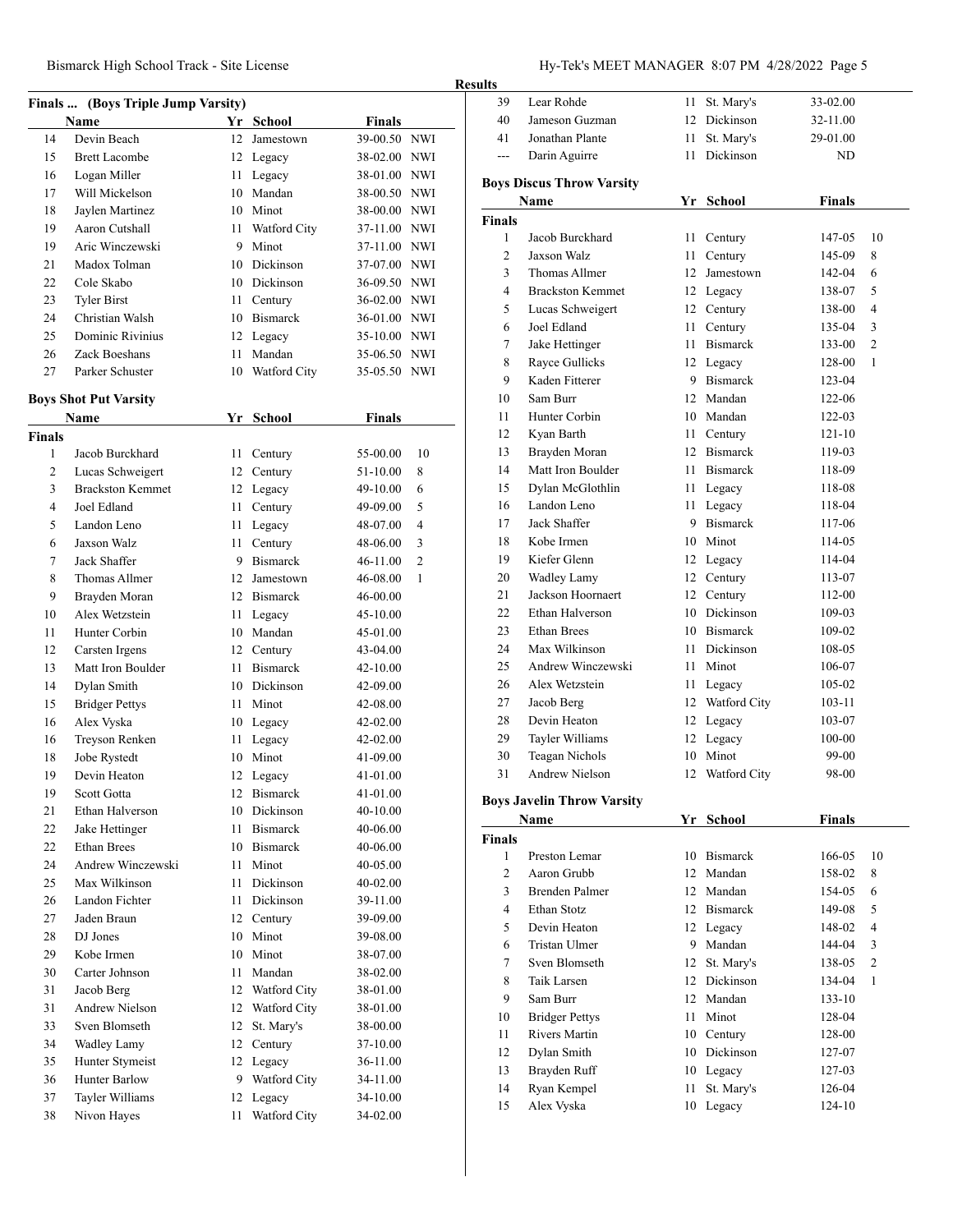#### **Finals ... (Boys Javelin Throw Varsity)**

| Bismarck High School Track - Site License | Hy-Tek's MEET MANAGER $8:07$ PM $4/28/2022$ Page 6 |
|-------------------------------------------|----------------------------------------------------|
|-------------------------------------------|----------------------------------------------------|

|                | Name                                      |      | Yr School       | <b>Finals</b> |                |
|----------------|-------------------------------------------|------|-----------------|---------------|----------------|
| 16             | Peter Cady                                |      | 12 Century      | 124-02        |                |
| 17             | Kobe Irmen                                |      | 10 Minot        | $123 - 00$    |                |
| 18             | Clayton Marohl                            |      | 12 St. Mary's   | 116-05        |                |
| 19             | Thomas Drago                              |      | 12 Minot        | $115 - 10$    |                |
| 20             | Wyatt Piehl                               |      | 10 Mandan       | 113-01        |                |
| 21             | Landon Fichter                            |      | 11 Dickinson    | $112 - 10$    |                |
| 22             | Jacob Berg                                |      | 12 Watford City | 112-00        |                |
| 23             | Jaxon Olonia                              |      | 11 Minot        | 111-01        |                |
| 24             | Jackson Hoornaert                         |      | 12 Century      | 105-09        |                |
| 25             | Logan Miller                              | 11 - | Legacy          | 104-05        |                |
| 26             | Jameson Guzman                            |      | 12 Dickinson    | 98-02         |                |
| 27             | Andrew Winczewski                         | 11 - | Minot           | 98-00         |                |
| 28             | Kyan Barth                                |      | 11 Century      | 97-04         |                |
| 29             | Lear Rohde                                | 11 - | St. Mary's      | 84-02         |                |
| 30             | Hunter Stymeist                           |      | 12 Legacy       | 83-00         |                |
| $\overline{a}$ | Josh Berger                               |      | 9 Century       | ND            |                |
| $- - -$        | Brody Savageau                            |      | 9 Mandan        | ND            |                |
| ---            | Hunter Corbin                             |      | 10 Mandan       | ND            |                |
|                |                                           |      |                 |               |                |
|                | <b>Boys 100 Meter Dash Junior Varsity</b> |      |                 |               |                |
|                | <b>Name</b>                               |      | Yr School       | <b>Finals</b> |                |
| Finals         |                                           |      |                 |               |                |
| 1              | Jordan Kellogg                            |      | 9 Century       | 11.70         | 10             |
| 2              | <b>Tyler Birst</b>                        | 11 - | Century         | 11.72         | 8              |
| 3              | Ryan Kallenbach                           |      | 9 Jamestown     | 11.98         | 6              |
| 4              | Kamden Kooiman                            |      | 9 Legacy        | 12.00         | 5              |
| 5              | Michael Leier                             |      | 9 Bismarck      | 12.03         | $\overline{4}$ |
| 6              | Kyan Toliver                              |      | 11 Minot        | 12.04         | 3              |
| 7              | Ethan Mitchell                            |      | 11 Watford City | 12.06         | $\overline{2}$ |
| 8              | Sam Mayhair                               |      | 10 Jamestown    | 12.09         | $\mathbf{1}$   |
| 9              | Aiden Messer                              |      | 9 Legacy        | 12.11 NWI     |                |
| 10             | Ashton Zimney                             |      | 9 Century       | 12.13 NWI     |                |
| 11             | Xander Netolicky                          |      | 10 Jamestown    | 12.16 NWI     |                |
| 12             | Aaron Prestwich                           |      | 9 Minot         | 12.17 NWI     |                |
| 13             | Szczur Alexander                          |      | 9 Bismarck      | 12.18 NWI     |                |
| 14             | Wilson Wald                               |      | 9 Minot         |               |                |
|                |                                           |      |                 | 12.19 NWI     |                |
| 15             | Taven Backman                             | 9    | Minot           | 12.22 NWI     |                |
| 16             | Cameron Hummel                            | 9    | Minot           | 12.23         | <b>NWI</b>     |
| 17             | Zachary Nodland                           |      | 9 Dickinson     | 12.26 NWI     |                |
| 18             | Jack Austin                               |      | 10 Minot        | 12.30 NWI     |                |
| 18             | Eli Lawrence                              | 11 - | Watford City    | 12.30 NWI     |                |
| 20             | Jacob Roth                                |      | 10 Minot        | 12.33 NWI     |                |
| 21             | Trance Schon                              |      | 9 Minot         | 12.35 NWI     |                |
| 21             | Caezar Petrus                             |      | 9 Legacy        | 12.35 NWI     |                |
| 23             | Asher Worrel                              | 9    | Legacy          | 12.36 NWI     |                |
| 24             | Aidan Schaefbauer                         | 10   | St. Mary's      | 12.37 NWI     |                |
| 25             | Connor Lang                               | 9    | Legacy          | 12.39 NWI     |                |
| 26             | Vincent Pecoraro                          | 9    | Minot           | 12.44 NWI     |                |
| 27             | Revin Davenport                           | 9    | Mandan          | 12.46 NWI     |                |
| $28\,$         | Jasiah Norton                             |      | 10 Watford City | 12.47 NWI     |                |
| 29             | Austin Privratsky                         |      | 9 Century       | 12.52 NWI     |                |
| 30             | Kalen Gietzen                             |      | 9 Bismarck      | 12.54 NWI     |                |
| 31             | Jaidrean Small                            |      | 10 Minot        | 12.58 NWI     |                |
| 32             | Dezyon Butler                             |      | 9 Jamestown     | 12.61 NWI     |                |
| 33             | Kallon Dockter                            |      |                 | 12.66 NWI     |                |
|                |                                           |      | 9 Legacy        |               |                |
| 34             | Carter Coleman                            | 9    | Minot           | 12.68 NWI     |                |

| $\overline{c}$ | Oliver Jensen                             | 10   | Century         | 24.24         | 8          |
|----------------|-------------------------------------------|------|-----------------|---------------|------------|
| 1              | Ethan Mitchell                            | 11   | Watford City    | 24.11         | 10         |
| Finals         |                                           |      |                 |               |            |
|                | Name                                      | Yr   | School          | <b>Finals</b> |            |
|                | <b>Boys 200 Meter Dash Junior Varsity</b> |      |                 |               |            |
| ---            | John Williams III                         | 9    | Minot           | NT            | <b>NWI</b> |
| ---            | Carter Gravseth                           | 9    | Legacy          |               | NT NWI     |
| 84             | Elijah Roth                               |      | 9 Minot         | 14.82 NWI     |            |
| 83             | Mack Allmaras                             | 9.   | Jamestown       |               | 14.54 NWI  |
| 82             | Kelson Kuylee                             | 9    | Jamestown       |               | 14.43 NWI  |
| 80             | Jeramiah Herzer                           |      | 9 Minot         |               | 14.32 NWI  |
| 80             | Liam Turman                               | 10   | St. Mary's      |               | 14.32 NWI  |
| 79             | Jonah Botteicher                          |      | 9 Minot         |               | 14.31 NWI  |
| 78             | Nolan Berglof                             |      | 10 Minot        |               | 14.21 NWI  |
| 77             | Gavin Iverson                             |      | 10 Jamestown    | 14.19 NWI     |            |
| 76             | Hussain Rodhan                            | 11 - | Century         |               | 14.09 NWI  |
| 75             | Daniel Peterson                           |      | 9 Watford City  |               | 14.02 NWI  |
| 74             | Deaundray Bryant                          |      | 9 Mandan        | 13.80 NWI     |            |
| 73             | Colten Berreth                            | 11   | Mandan          | 13.79         | <b>NWI</b> |
| 72             | Isaac Duven                               | 10   | Jamestown       | 13.78 NWI     |            |
| 71             | Kaiden Helm                               |      | 9 Minot         | 13.74 NWI     |            |
| 70             | <b>Trevor Benally</b>                     |      | 12 Dickinson    |               | 13.73 NWI  |
| 69             | Ian Lere                                  | 9.   | Jamestown       |               | 13.72 NWI  |
| 68             | Jared Peterson                            |      | 10 Dickinson    |               | 13.68 NWI  |
| 67             | Cole Metz                                 |      | 12 Dickinson    |               | 13.66 NWI  |
| 66             | <b>Trevor Huss</b>                        |      | 11 Minot        | 13.55 NWI     |            |
| 65             | Jose Zendejes                             |      | 11 Minot        | 13.46 NWI     |            |
| 64             | Garin Groff                               |      | 10 Jamestown    | 13.45 NWI     |            |
| 63             | Caleb Forgey                              |      | 12 Minot        | 13.44 NWI     |            |
| 62             | Max Geiger                                |      | 9 Century       | 13.35 NWI     |            |
| 61             | Louis Kjellberg-Jones                     | 10   | Jamestown       | 13.29 NWI     |            |
| 60             | William Leibel                            | 9    | Century         | 13.24 NWI     |            |
| 59             | <b>Roman Domerese</b>                     | 9    | Watford City    | 13.18 NWI     |            |
| 58             | Carter Genter                             | 9    | Jamestown       |               | 13.17 NWI  |
| 57             | Andrey Pizarro                            | 9    | Minot           |               | 13.16 NWI  |
| 56             | Sylas Jackson                             | 9    | Century         | 13.12 NWI     |            |
| 55             | Dylan Fowler                              | 11 - | Watford City    | 13.09 NWI     |            |
| 53             | Josh Galbert                              |      | 9 Minot         | 13.06 NWI     |            |
| 53             | Andy Bierman                              |      | 9 Mandan        | 13.06 NWI     |            |
| 52             | Maxwell Freitag                           | 11   | <b>Bismarck</b> | 13.01 NWI     |            |
| 51             | Anthony Arrendrez                         | 11 - | Mandan          | 12.98 NWI     |            |
| 50             | <b>Tristan Willams</b>                    | 9    | Jamestown       | 12.95 NWI     |            |
| 49             | Ross Fischer                              | 9    | <b>Bismarck</b> | 12.94 NWI     |            |
| 48             | Isaiah Schlinger                          | 9    | St. Mary's      | 12.93 NWI     |            |
| 46             | <b>Brayden Brosz</b>                      | 11 - | Century         | 12.90 NWI     |            |
| 46             | Mason Marquart                            |      | 9 Bismarck      |               | 12.90 NWI  |
| 45             | Ryan Baker                                |      | 9 Legacy        |               | 12.89 NWI  |
| 44             | Alex Nelson                               | 10   | Century         |               | 12.87 NWI  |
| 43             | <b>Grant Hubley</b>                       |      | 10 Century      | 12.85 NWI     |            |
| 42             | Azen Lockhart                             |      | 9 Minot         | 12.84 NWI     |            |
| 41             | Vincent Palaia                            |      | 9 Minot         | 12.81 NWI     |            |
| 40             | Josh Robertson                            |      | 10 Jamestown    |               | 12.79 NWI  |
| 39             | Jade Tucker                               |      | 10 Minot        | 12.77 NWI     |            |
| 38             | <b>Asher Williams</b>                     | 10   | Jamestown       | 12.74 NWI     |            |
| 37             | Ryan Landenberger                         |      | 10 Century      | 12.72 NWI     |            |
| 35             | Ty Kapp                                   | 10   | Jamestown       | 12.71 NWI     |            |
| 35             | Kaden Dirk                                |      | 9 Legacy        | 12.71         | NWI        |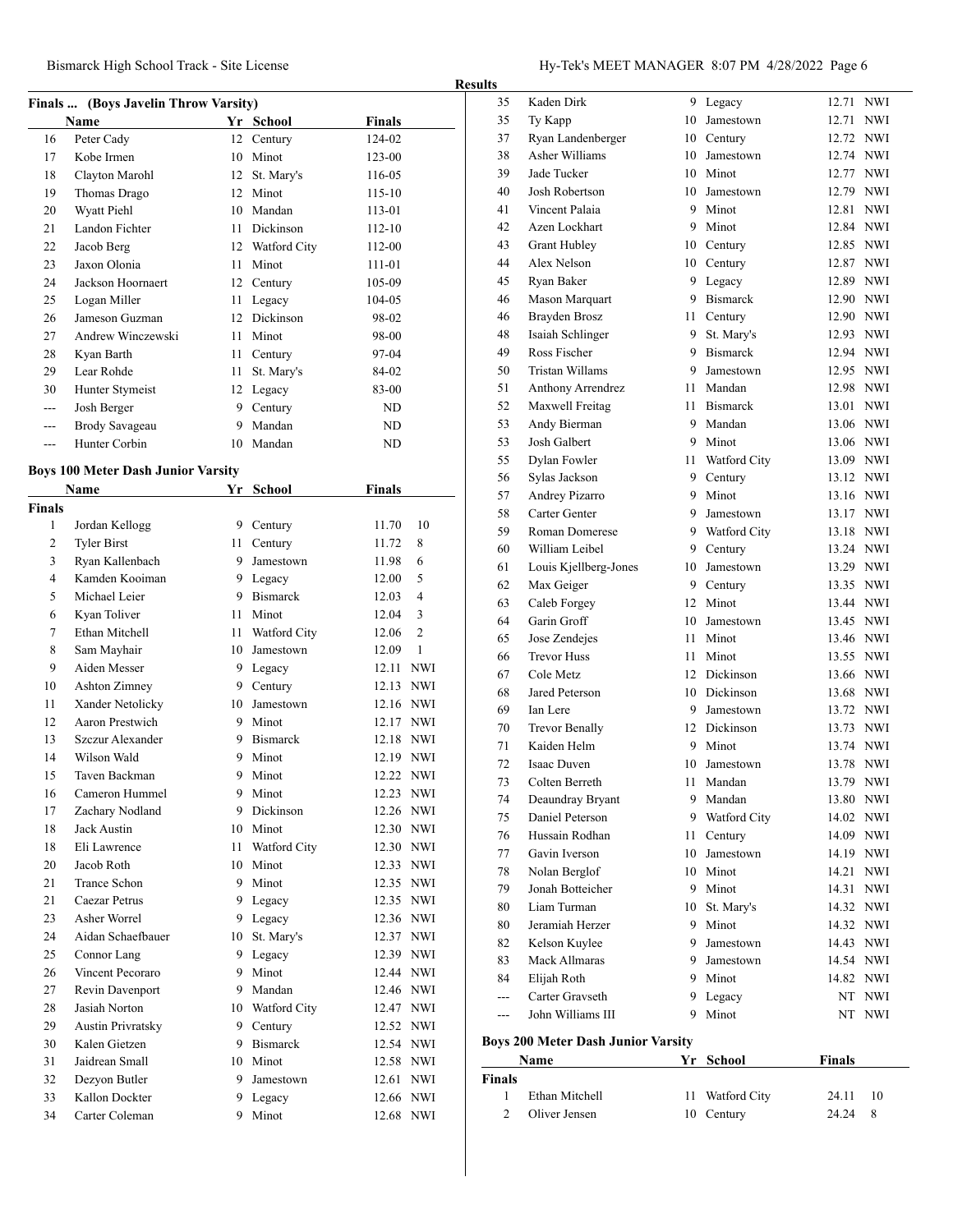|    | Finals  (Boys 200 Meter Dash Junior Varsity) |    |                 |                        |                |
|----|----------------------------------------------|----|-----------------|------------------------|----------------|
|    | <b>Name</b>                                  |    | Yr School       | Finals                 |                |
| 3  | Kamden Kooiman                               | 9. | Legacy          | 24.28                  | 6              |
| 4  | Aaron Prestwich                              | 9  | Minot           | 24.73                  | 5              |
| 5  | Cameron Hummel                               | 9  | Minot           | 24.76                  | 4              |
| 6  | Camden Hjellming                             | 9  | Dickinson       | 24.82                  | 3              |
| 7  | Sam Mayhair                                  | 10 | Jamestown       | 24.92                  | $\overline{c}$ |
| 8  | Paxton Ohlhauser                             | 10 | Mandan          | 24.97                  | $\mathbf{1}$   |
| 9  | <b>Ben Seibel</b>                            | 10 | Century         | 25.12 NWI              |                |
| 10 | Asher Worrel                                 | 9  | Legacy          | 25.17 NWI              |                |
| 11 | Kale Schommer                                | 10 | Century         | 25.31 NWI              |                |
| 12 | Xander Netolicky                             | 10 | Jamestown       | 25.42 NWI              |                |
| 12 | Matthew Harris                               | 11 | Century         | 25.42 NWI              |                |
| 14 | Aidan Schaefbauer                            | 10 | St. Mary's      | 25.45 NWI              |                |
| 15 | Aiden Messer                                 | 9  | Legacy          | 25.47 NWI              |                |
| 16 | Ashton Zimney                                |    | 9 Century       | 25.51 NWI              |                |
| 17 | Thomas Freer                                 | 10 | Dickinson       | 25.56 NWI              |                |
| 18 | Taven Backman                                | 9  | Minot           | 25.59 NWI              |                |
| 19 | Kaden Kraft                                  | 9  | Minot           | 25.71 NWI              |                |
| 20 | Jasiah Norton                                | 10 | Watford City    | 25.71 NWI              |                |
| 21 | John Williams III                            | 9  | Minot           | 25.73 NWI              |                |
| 22 | Ryan Landenberger                            | 10 |                 | 25.79 NWI              |                |
| 23 | Caezar Petrus                                | 9  | Century         |                        |                |
| 24 | <b>Trance Schon</b>                          | 9  | Legacy<br>Minot | 25.80 NWI<br>25.84 NWI |                |
|    |                                              |    | 9 Dickinson     |                        |                |
| 25 | Zachary Nodland                              |    |                 | 25.85 NWI              |                |
| 26 | Ian Homiston                                 | 10 | Dickinson       | 25.86 NWI              |                |
| 27 | Josh Galbert                                 |    | 9 Minot         | 25.88 NWI              |                |
| 28 | Eli Lawrence                                 | 11 | Watford City    | 25.89 NWI              |                |
| 29 | Kalen Gietzen                                | 9  | Bismarck        | 25.96 NWI              |                |
| 30 | <b>Austin Privratsky</b>                     |    | 9 Century       | 25.99 NWI              |                |
| 31 | Mag Cummings                                 | 9  | Jamestown       | 26.00 NWI              |                |
| 32 | Chance Bryson                                | 9  | Mandan          | 26.01 NWI              |                |
| 32 | Ty Kapp                                      | 10 | Jamestown       | 26.01 NWI              |                |
| 34 | Vincent Pecoraro                             | 9  | Minot           | 26.02 NWI              |                |
| 35 | Sylas Jackson                                | 9  | Century         | 26.06 NWI              |                |
| 36 | Carter Coleman                               | 9  | Minot           | 26.07 NWI              |                |
| 37 | Josh Robertson                               | 10 | Jamestown       | 26.08 NWI              |                |
| 38 | Asher Williams                               | 10 | Jamestown       | 26.11                  | NWI            |
| 38 | Kaden Dirk                                   | 9  | Legacy          | 26.11                  | NWI            |
| 40 | Azen Lockhart                                | 9. | Minot           | 26.15 NWI              |                |
| 41 | Duncan Blauer                                | 9  | Dickinson       | 26.18 NWI              |                |
| 42 | Jade Tucker                                  | 10 | Minot           |                        | 26.22 NWI      |
| 43 | <b>Ageze Gilliss</b>                         | 9  | Century         | 26.37 NWI              |                |
| 44 | <b>Tristan Willams</b>                       | 9  | Jamestown       |                        | 26.39 NWI      |
| 45 | Brayden Brosz                                | 11 | Century         |                        | 26.42 NWI      |
| 46 | Isaiah Schlinger                             | 9  | St. Mary's      | 26.46 NWI              |                |
| 47 | Andy Bierman                                 | 9  | Mandan          |                        | 26.56 NWI      |
| 48 | Carter Genter                                | 9  | Jamestown       |                        | 26.60 NWI      |
| 49 | Dezyon Butler                                | 9  | Jamestown       |                        | 26.65 NWI      |
| 50 | Jackson Ross                                 | 11 | St. Mary's      |                        | 26.68 NWI      |
| 51 | Dylan Jackson                                | 9  | Minot           |                        | 26.73 NWI      |
| 52 | Max Rittenbach                               | 9  | Jamestown       |                        | 26.98 NWI      |
| 53 | Roman Domerese                               | 9  | Watford City    | 27.15 NWI              |                |
| 54 | Jackson Bohlender                            | 12 | Minot           |                        | 27.27 NWI      |
| 55 | Andrey Pizarro                               | 9  | Minot           |                        | 27.35 NWI      |
| 56 | Max Geiger                                   | 9  | Century         |                        | 27.42 NWI      |
| 57 | Caleb Forgey                                 | 12 | Minot           |                        | 27.59 NWI      |
|    |                                              |    |                 |                        |                |
| 58 | Ian Lere                                     | 9  | Jamestown       |                        | 27.60 NWI      |

| 59 | <b>Brodie Scott</b>                       | 9  | Jamestown    | 27.72 NWI |            |
|----|-------------------------------------------|----|--------------|-----------|------------|
| 60 | Louis Kjellberg-Jones                     | 10 | Jamestown    | 27.92     | <b>NWI</b> |
| 61 | Colten Berreth                            | 11 | Mandan       | 28.13     | <b>NWI</b> |
| 62 | Cole Metz                                 | 12 | Dickinson    | 28.21     | <b>NWI</b> |
| 63 | Jacob Jackson                             | 9  | Minot        | 28.22     | <b>NWI</b> |
| 64 | <b>Trevor Huss</b>                        | 11 | Minot        | 28.27     | <b>NWI</b> |
| 65 | Garin Groff                               | 10 | Jamestown    | 28.28     | <b>NWI</b> |
| 66 | Jose Zendejes                             | 11 | Minot        | 28.53     | <b>NWI</b> |
| 67 | <b>Trevor Benally</b>                     | 12 | Dickinson    | 28.59     | <b>NWI</b> |
| 68 | Dylan Fowler                              | 11 | Watford City | 28.83     | <b>NWI</b> |
| 69 | <b>Isaac Duven</b>                        | 10 | Jamestown    | 29.08     | <b>NWI</b> |
| 70 | Hussain Rodhan                            | 11 | Century      | 29.25     | <b>NWI</b> |
| 71 | Jonah Botteicher                          | 9  | Minot        | 29.31     | <b>NWI</b> |
| 72 | Jared Peterson                            | 10 | Dickinson    | 29.38     | <b>NWI</b> |
| 73 | Elijah Roth                               | 9  | Minot        | 29.61     | <b>NWI</b> |
| 74 | Jeramiah Herzer                           | 9  | Minot        | 29.67     | <b>NWI</b> |
| 75 | Nolan Berglof                             | 10 | Minot        | 29.74     | <b>NWI</b> |
| 76 | Gavin Iverson                             | 10 | Jamestown    | 29.95     | <b>NWI</b> |
| 77 | Mack Allmaras                             | 9  | Jamestown    | 30.30     | <b>NWI</b> |
| 78 | Kelson Kuylee                             | 9  | Jamestown    | 30.44     | <b>NWI</b> |
| 79 | Daniel Peterson                           | 9  | Watford City | 30.64 NWI |            |
| 80 | Liam Turman                               | 10 | St. Mary's   | 30.86     | <b>NWI</b> |
|    | <b>Boys 400 Meter Dash Junior Varsity</b> |    |              |           |            |

|                | Name                  | Yr              | <b>School</b>  | <b>Finals</b> |                |
|----------------|-----------------------|-----------------|----------------|---------------|----------------|
| <b>Finals</b>  |                       |                 |                |               |                |
| 1              | Ethan Mitchell        | 11              | Watford City   | 54.53         | 10             |
| $\overline{c}$ | Aric Winczewski       | 9               | Minot          | 56.25         | 8              |
| 3              | Ben Seibel            |                 | 10 Century     | 57.02         | 6              |
| 4              | <b>Tristan Ulmer</b>  |                 | 9 Mandan       | 57.16         | 5              |
| 5              | Chance Bryson         | 9               | Mandan         | 58.17         | $\overline{4}$ |
| 6              | David Amsbury         | 9               | Minot          | 58.58         | 3              |
| $\overline{7}$ | Victor Garcia         | 12 <sup>2</sup> | Minot          | 59.06         | $\overline{c}$ |
| 8              | Zack Boeshans         | 11              | Mandan         | 59.40         | 1              |
| 9              | Jackson Bohlender     |                 | 12 Minot       | 59.67         |                |
| 10             | Ethan Henderson       |                 | 10 Minot       | 59.95         |                |
| 11             | Dylan Jackson         |                 | 9 Minot        | 1:00.57       |                |
| 12             | Nathan Wistisen       | 9               | Minot          | 1:00.76       |                |
| 13             | <b>Roman Domerese</b> |                 | 9 Watford City | 1:00.81       |                |
| 14             | Gannon Cowper         |                 | 12 Minot       | 1:00.98       |                |
| 15             | Hunter Rice           | 11              | Minot          | 1:01.21       |                |
| 16             | Alex Ricks            |                 | 10 Minot       | 1:01.23       |                |
| 17             | Alex Prestwich        | 11 -            | Minot          | 1:01.50       |                |
| 18             | Jackson Ross          | 11 -            | St. Mary's     | 1:01.52       |                |
| 19             | Jaxon Reinke          | 11.             | Minot          | 1:01.73       |                |
| 20             | Sullivan Jarvis       |                 | 9 Minot        | 1:01.88       |                |
| 21             | Caleb Swisher         |                 | 9 Dickinson    | 1:01.98       |                |
| 22             | Alex Nelson           |                 | 10 Century     | 1:02.01       |                |
| 23             | Garth Shanklin        |                 | 12 Minot       | 1:02.25       |                |
| 24             | Thomas Drago          |                 | 12 Minot       | 1:02.46       |                |
| 25             | Andrey Pizarro        | 9               | Minot          | 1:03.38       |                |
| 26             | Jacob Jackson         | 9               | Minot          | 1:03.49       |                |
| 27             | Evan Fournier         | 9               | Minot          | 1:04.12       |                |
| 28             | William Leibel        |                 | 9 Century      | 1:04.27       |                |
| 29             | Caleb Forgey          | 12              | Minot          | 1:04.66       |                |
| 30             | <b>Trevor Benally</b> | 12              | Dickinson      | 1:04.89       |                |
| 31             | Daniel Peterson       | 9               | Watford City   | 1:05.85       |                |
| 32             | Zachary Darling       | 10              | Legacy         | 1:06.49       |                |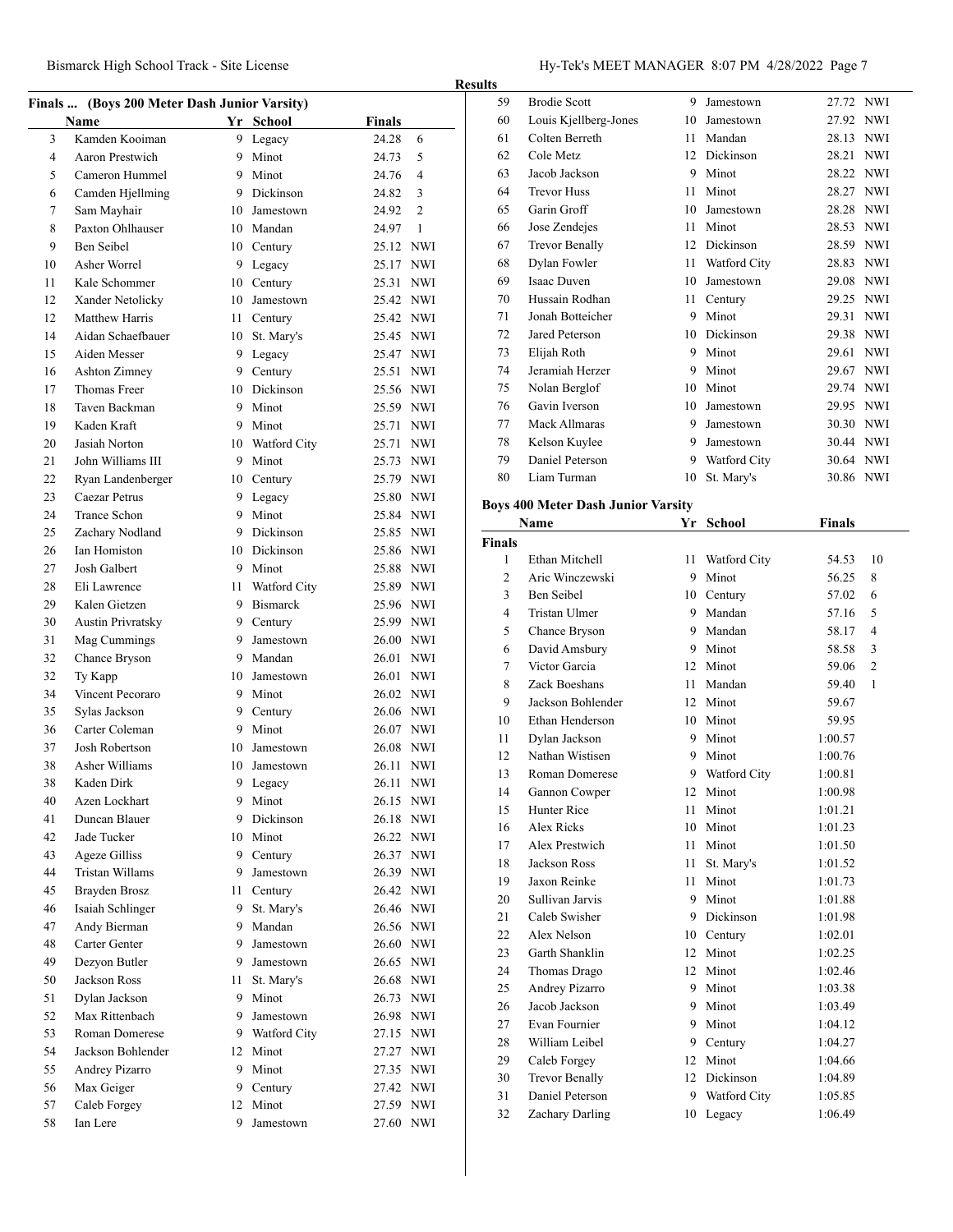| Bismarck High School Track - Site License | Hy-Tek's MEET MANAGER 8:07 PM 4/28/2022 Page 8 |
|-------------------------------------------|------------------------------------------------|
|-------------------------------------------|------------------------------------------------|

|               | Finals  (Boys 400 Meter Dash Junior Varsity)     |      |                        |                          |                |
|---------------|--------------------------------------------------|------|------------------------|--------------------------|----------------|
| 33            | Name<br>Cole Metz                                | 12   | Yr School<br>Dickinson | <b>Finals</b><br>1:07.44 |                |
| 34            | Robert Mehrer                                    |      | 9 Dickinson            | 1:08.07                  |                |
| 35            | Jasiah Norton                                    |      | 10 Watford City        | 1:08.12                  |                |
| 36            | Dylan Fowler                                     |      | 11 Watford City        | 1:09.36                  |                |
| 37            | Landon Knowles                                   | 9    | Minot                  | 1:15.27                  |                |
|               |                                                  |      |                        |                          |                |
|               | <b>Boys 800 Meter Run Junior Varsity</b><br>Name |      | Yr School              | <b>Finals</b>            |                |
| <b>Finals</b> |                                                  |      |                        |                          |                |
| 1             | Dawson Balzer                                    |      | 9 Bismarck             | 2:11.32                  | 10             |
| 2             | Peyton Sims                                      |      | 10 Bismarck            | 2:12.99                  | 8              |
| 3             | Leif Lahtinen                                    |      | 10 Mandan              | 2:15.80                  | 6              |
| 4             | <b>Brady Harty</b>                               | 9.   | Jamestown              | 2:17.56                  | 5              |
| 5             | Taj Baang                                        |      | 10 Minot               | 2:18.59                  | $\overline{4}$ |
| 6             | Jake Skabo                                       |      | 10 Dickinson           | 2:19.69                  | 3              |
| 7             | Conner Shaw                                      |      | 9 Minot                | 2:20.10                  | $\overline{2}$ |
| 8             | Ben Fryhling                                     |      | 9 Century              | 2:22.67                  | 1              |
| 9             | Sam Hale                                         |      | 9 Minot                | 2:24.68                  |                |
| 10            | Nathan Schroeder                                 |      | 11 Century             | 2:25.00                  |                |
| 11            | Jace Engelstad                                   |      | 9 Mandan               | 2:26.61                  |                |
| 12            | Luke Larson                                      |      | 9 Century              | 2:26.79                  |                |
| 13            | Nathan Wistisen                                  |      | 9 Minot                | 2:28.75                  |                |
| 14            | Caleb Roth                                       |      | 10 Minot               | 2:29.15                  |                |
| 15            | Gavin Fryhling                                   |      | 9 Century              | 2:30.08                  |                |
| 16            | Kaden Hoffman                                    |      | 10 Century             | 2:31.07                  |                |
| 17            | Ben Wrolstad                                     |      | 9 Century              | 2:31.95                  |                |
| 18            | Derek Oswald                                     |      | 9 Minot                | 2:33.37                  |                |
| 19            | <b>Everett Aberle</b>                            |      | 12 Minot               | 2:35.59                  |                |
| 20            | Devon Church                                     | 11 - | Mandan                 | 2:35.90                  |                |
| 21            | Espoire Missalou                                 |      | 9 Century              | 2:36.71                  |                |
| 22            | Austin Spain                                     |      | 12 Minot               | 2:37.56                  |                |
| 23            | Aaron Tack                                       |      | 9 Minot                | 2:37.86                  |                |
| 24            | David Armstrong                                  |      | 9 Minot                | 2:38.14                  |                |
| 25            | Kalen Hill                                       |      | 12 Minot               | 2:39.96                  |                |
| 26            | <b>Toby Fox</b>                                  | 9.   | <b>Bismarck</b>        | 2:41.48                  |                |
| 27            | Isaac Rathbun                                    | 12   | Minot                  | 2:51.23                  |                |
| 28            | Christian Van Dyke                               |      | 9 Minot                | 2:52.50                  |                |
| 29            | Brayden Baldwin                                  | 9    | Minot                  | 2:59.52                  |                |
| 30            | Ethan Hoechst                                    | 9.   | Century                | 3:00.72                  |                |
| 31            | Lucas Duncklee                                   | 9.   | Minot                  | 3:41.29                  |                |
| 32            | Ramiro Rodriquez                                 | 9    | Minot                  | 3:43.36                  |                |
|               | <b>Boys 1600 Meter Run Junior Varsity</b>        |      |                        |                          |                |
|               | Name                                             | Yr   | School                 | Finals                   |                |
| <b>Finals</b> |                                                  |      |                        |                          |                |
| 1             | Djiby Diallo                                     | 10   | <b>Bismarck</b>        | 5:04.43                  | 10             |
| 2             | Luke Larson                                      |      | 9 Century              | 5:08.12                  | 8              |
| 3             | Jakson Ensign                                    |      | 9 Bismarck             | 5:09.10                  | 6              |
| 4             | Jace Engelstad                                   |      | 9 Mandan               | 5:11.61                  | 5              |
| 5             | TJ Brown Otter                                   |      | 9 Mandan               | 5:11.79                  | 4              |
| 6             | Micah Stoudt                                     | 9.   | Jamestown              | 5:13.05                  | 3              |
| 7             | Sam Anteau                                       |      | 10 Jamestown           | 5:14.56                  | 2              |
| 8             | Caleb Roth                                       |      | 10 Minot               | 5:15.93                  | 1              |
| 9             | Micah Erickson                                   | 9    | St. Mary's             | 5:16.40                  |                |
| 10            | Connor Ensign                                    | 9.   | <b>Bismarck</b>        | 5:16.58                  |                |
|               |                                                  |      |                        |                          |                |

| 12                            | Caleb Fabian                                 |      | 9 Jamestown          | 5:20.40        |    |
|-------------------------------|----------------------------------------------|------|----------------------|----------------|----|
| 13                            | Gavin Fryhling                               |      | 9 Century            | 5:21.55        |    |
| 14                            | Ben Wrolstad                                 |      | 9 Century            | 5:21.66        |    |
| 15                            | Michael Pfliger                              |      | 10 Mandan            | 5:24.03        |    |
| 16                            | Sam Hale                                     |      | 9 Minot              | 5:32.06        |    |
| 17                            | Kaden Hoffman                                | 10   | Century              | 5:34.18        |    |
| 18                            | Devon Church                                 | 11 - | Mandan               | 5:34.85        |    |
| 19                            | Raine Job                                    |      | 10 Jamestown         | 5:36.33        |    |
| 20                            | Henry Bierman                                |      | 12 Mandan            | 5:37.76        |    |
| 21                            | Zachary Tomlinson                            |      | 10 Watford City      | 5:42.94        |    |
| 22                            | Austin Spain                                 |      | 12 Minot             | 5:45.93        |    |
| 23                            | Espoire Missalou                             |      | 9 Century            | 5:48.28        |    |
| 24                            | <b>Aaron Tack</b>                            |      | 9 Minot              | 5:50.25        |    |
| 25                            | Noah Lynch                                   |      | 9 Jamestown          | 5:56.09        |    |
| 26                            | Brayden Baldwin                              |      | 9 Minot              | 6:03.22        |    |
| 27                            | Christian Van Dyke                           |      | 9 Minot              | 6:09.11        |    |
| 28                            | <b>Ryley Smith</b>                           |      | 10 Jamestown         | 6:09.71        |    |
| 29                            | Isaac Rathbun                                |      | 12 Minot             | 6:26.77        |    |
| 30                            | Ethan Hoechst                                |      | 9 Century            | 6:38.26        |    |
| 31                            | Lucas Duncklee                               | 9    | Minot                | 7:27.04        |    |
| 32                            | Ramiro Rodriquez                             | 9    | Minot                | 7:28.21        |    |
|                               |                                              |      |                      |                |    |
|                               | <b>Boys 3200 Meter Run Junior Varsity</b>    |      |                      |                |    |
|                               | Name                                         | Yr   | <b>School</b>        | <b>Finals</b>  |    |
| <b>Finals</b>                 |                                              |      |                      |                |    |
| 1                             | <b>Austin Andersen</b>                       | 11   | Jamestown            | 12:10.31       | 10 |
| 2                             | <b>Trevor Fried</b>                          |      | 11 Legacy            | 12:28.66       | 8  |
| 3                             | Henry Bierman                                |      | 12 Mandan            | 12:29.87       | 6  |
| 4                             | Calvin Sprenger                              |      | 10 Legacy            | 12:31.00       | 5  |
| 5                             | Eliot Dixon                                  |      | 11 Jamestown         | 12:34.91       | 4  |
| 6                             | Zachary Tomlinson                            |      | 10 Watford City      | 12:46.53       | 3  |
| 7                             | Toby Zabel                                   |      | 9 Legacy             | 13:03.36       | 2  |
|                               | Liam Sondeland                               | 9    | Legacy               | 13:22.33       | 1  |
| 8                             |                                              |      |                      |                |    |
| 9                             | Kamden Herzig                                | 9    | Jamestown            | 13:24.64       |    |
| 10                            | Jonathan Aguire                              | 10   | Jamestown            | 15:04.53       |    |
|                               |                                              |      |                      |                |    |
|                               | <b>Boys 110 Meter Hurdles Junior Varsity</b> |      |                      |                |    |
|                               | Name                                         | Yr   | <b>School</b>        | <b>Finals</b>  |    |
| Finals                        |                                              |      |                      |                |    |
| $\mathbf{1}$                  | Nicholas Schulz                              |      | 11 Legacy            | 17.43          | 10 |
| 2                             | Isaac Schulte                                |      | 9 Dickinson          | 17.44          | 8  |
| 3                             | Noah Bares                                   |      | 9 Century            | 17.62          | 6  |
| 4                             | Jack Hammond                                 |      | 9 Dickinson          | 18.49          | 5  |
| 5                             | Mag Cummings                                 |      | 9 Jamestown          | 19.02          | 4  |
| 6                             | Sam Pierce                                   |      | 10 Mandan            | 19.25          | 3  |
| 7                             | Kaden Kraft                                  |      | 9 Minot              | 19.42          | 2  |
| 8                             | Taven Backman                                |      | 9 Minot              | 19.59          | 1  |
| 9                             | Kaden Philion                                |      | 9 Minot              | 20.31 NWI      |    |
| 10                            | Logan Hill                                   |      | 9 Minot              | 20.57 NWI      |    |
| 11                            | Fynn Gullicks                                | 9    | Century              | 21.40 NWI      |    |
| 12                            | Ryder Zimmerman                              | 11   | Minot                | 22.23 NWI      |    |
|                               |                                              |      |                      |                |    |
|                               | <b>Boys 300 Meter Hurdles Junior Varsity</b> |      |                      |                |    |
|                               | <b>Name</b>                                  |      | Yr School            | <b>Finals</b>  |    |
| <b>Finals</b><br>$\mathbf{1}$ | Tristan Will                                 |      |                      |                | 10 |
| $\overline{c}$                | Kaden Kraft                                  |      | 11 Legacy<br>9 Minot | 45.10<br>45.16 | 8  |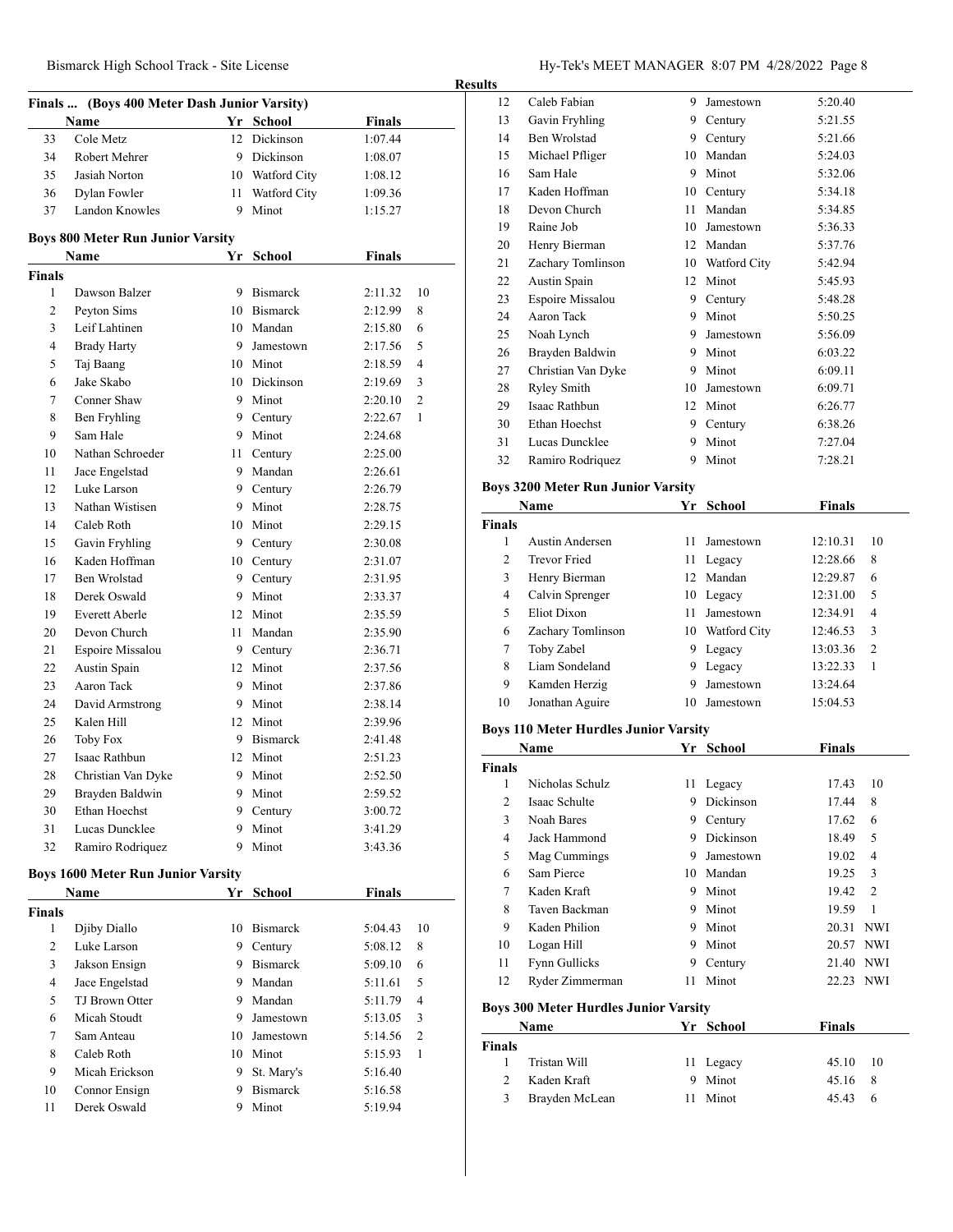### **Finals ... (Boys 300 Meter Hurdles Junior Varsity)**

|    | Name             |    | Yr School | <b>Finals</b> |                |  |  |
|----|------------------|----|-----------|---------------|----------------|--|--|
| 4  | Isaac Schulte    | 9  | Dickinson | 45.98         | 5              |  |  |
| 5  | Noah Bares       | 9  | Century   | 46.85         | 4              |  |  |
| 6  | Rustin Medenwald |    | 10 Mandan | 47.80         | 3              |  |  |
| 7  | Mag Cummings     | 9  | Jamestown | 47.80         | $\overline{2}$ |  |  |
| 8  | Taven Backman    | 9  | Minot     | 48.72         | $\mathbf{1}$   |  |  |
| 9  | Sam Pierce       |    | 10 Mandan | 49.91         |                |  |  |
| 10 | Kaden Philion    | 9  | Minot     | 50.74         |                |  |  |
| 11 | Logan Hill       | 9  | Minot     | 51.62         |                |  |  |
| 12 | Ryder Zimmerman  | 11 | Minot     | 56.15         |                |  |  |
| 13 | Jack Austin      | 10 | Minot     | 56.17         |                |  |  |

#### **Boys 4x100 Meter Relay Junior Varsity**

|        | Team                   | Relav             | <b>Finals</b>              |  |
|--------|------------------------|-------------------|----------------------------|--|
| Finals |                        |                   |                            |  |
| 1      | Minot                  | А                 | 47.23<br>10                |  |
|        | 1) Jaidrean Small 10   |                   | 2) Kyan Toliver 11         |  |
|        | 3) Jayden Spreraw 11   | 4) Blaze Ferry 12 |                            |  |
| 2      | Minot                  | B                 | 8<br>x47.70                |  |
|        | 1) Carter Coleman 9    |                   | 2) Vincent Pecoraro 9      |  |
|        | 3) Aaron Prestwich 9   | 4) Trance Schon 9 |                            |  |
| 3      | Century                | A                 | 48.14<br>6                 |  |
|        | 1) Austin Privratsky 9 |                   | 2) Riley Johnson 10        |  |
|        | 3) Ben Seibel 10       |                   | 4) Ashton Zimney 9         |  |
| 4      | Mandan                 | А                 | .5<br>48.97                |  |
|        | 1) Colten Berreth 11   |                   | 2) Andy Bierman 9          |  |
|        | 3) Revin Davenport 9   |                   | 4) Clark Joseph Escatron 9 |  |
| 5      | Legacy                 | А                 | 51.38<br>4                 |  |
|        | 1) Boston Bischke 9    | 2) Asher Worrel 9 |                            |  |
|        | 3) Ryan Baker 9        |                   | 4) Cooper Weidner 9        |  |

### **Boys 4x200 Meter Relay Junior Varsity**

|               | Team                 | <b>Relay</b>         | <b>Finals</b>           |    |
|---------------|----------------------|----------------------|-------------------------|----|
| <b>Finals</b> |                      |                      |                         |    |
| 1             | Century              | A                    | 1:36.01                 | 10 |
|               | 1) Tyler Birst 11    | 2) Jaxon Birst 10    |                         |    |
|               | 3) Riley Johnson 10  | 4) Oliver Jensen 10  |                         |    |
| 2             | Minot                | A                    | 1:41.61                 | 8  |
|               | 1) Cameron Hummel 9  | 2) Logan Hill 9      |                         |    |
|               | 3) Aaron Prestwich 9 | 4) Kaden Kraft 9     |                         |    |
| 3             | St. Mary's           | A                    | 1:41.70                 | 6  |
|               | 1) Lleyton Vetter 11 | 2) Jackson Ross 11   |                         |    |
|               | 3) Sven Blomseth 12  |                      | 4) Aidan Schaefbauer 10 |    |
| 4             | Legacy               | A                    | 1:42.96                 | .5 |
|               | 1) Kallon Dockter 9  | 2) Kaden Dirk 9      |                         |    |
|               | 3) Ryan Baker 9      | 4) Connor Lang 9     |                         |    |
|               | Watford City         | A                    | <b>DNF</b>              |    |
|               | 1) Jasiah Norton 10  | 2) Eli Lawrence 11   |                         |    |
|               | 3) Josiah Rojas 11   | 4) Ethan Mitchell 11 |                         |    |
|               |                      |                      |                         |    |

### **Boys 4x400 Meter Relay Junior Varsity**

| Relay | Finals                |  |
|-------|-----------------------|--|
|       |                       |  |
| А     | $3:51.53$ 10          |  |
|       | 2) Leighton Fergel 12 |  |
|       | 4) Riley Johnson 10   |  |
|       |                       |  |

| <b>Results</b> |                         |              |                               |                          |
|----------------|-------------------------|--------------|-------------------------------|--------------------------|
| $\overline{c}$ | <b>Bismarck</b>         | A            | 3:59.25                       | 8                        |
|                | 1) Dawson Balzer 9      |              | 2) Connor Ensign 9            |                          |
|                | 3) Tyler Wahl 10        |              | 4) Carter Sims 12             |                          |
| 3              | <b>Bismarck</b>         | $\mathsf{C}$ | x4:01.25                      | 6                        |
|                | 1) Dash Ohlsen 9        |              | 2) Gannon McGregor 12         |                          |
|                | 3) Jeran McNichols 10   |              | 4) Louis-Francois Belanger 11 |                          |
| 4              | Dickinson               | A            | 4:01.28                       | 5                        |
|                | 1) Duncan Blauer 9      |              | 2) Jake Skabo 10              |                          |
|                | 3) Camden Hjellming 9   |              | 4) Jack Hammond 9             |                          |
| 5              | <b>Bismarck</b>         | B            | x4:02.02                      | $\overline{\mathcal{A}}$ |
|                | 1) Jakson Ensign 9      |              | 2) Casey Philips 12           |                          |
|                | 3) Noah Cowley 12       |              | 4) Peyton Sims 10             |                          |
| 6              | Mandan                  | A            | 4:02.80                       | 3                        |
|                | 1) Holden Howard 10     |              | 2) Leif Lahtinen 10           |                          |
|                | 3) Michael Storsved 10  |              | 4) Colten Berreth 11          |                          |
| 7              | Minot                   | A            | 4:03.20                       | 2                        |
|                | 1) Taj Baang 10         |              | 2) Gannon Cowper 12           |                          |
|                | 3) Ethan Henderson 10   |              | 4) Victor Garcia 12           |                          |
| 8              | Minot                   | $\mathbf C$  | x4:12.13                      | 1                        |
|                | 1) Austin Spain 12      |              | 2) Alex Prestwich 11          |                          |
|                | 3) Aaron Tack 9         |              | 4) Hunter Rice 11             |                          |
| 9              | Dickinson               | B            | x4:15.52                      |                          |
|                | 1) Thomas Freer 10      |              | 2) Madox Tolman 10            |                          |
|                | 3) Caleb Swisher 9      |              | 4) Robert Mehrer 9            |                          |
| 10             | Century                 | $\mathsf{C}$ | x4:17.46                      |                          |
|                | 1) Ben Fryhling 9       |              | 2) Zachary Stair 11           |                          |
|                | 3) Kaden Hoffman 10     |              | 4) Luke Larson 9              |                          |
| 11             | Watford City            | A            | 4:17.82                       |                          |
|                | 1) Daniel Scott 11      |              | 2) Jory Lund 10               |                          |
|                | 3) Zachary Tomlinson 10 |              | 4) Evander Long 12            |                          |
| 12             | Jamestown               | A            | 4:21.28                       |                          |
|                | 1) Sam Anteau 10        |              | 2) Caleb Fabian 9             |                          |
|                | 3) Ryley Smith 10       |              | 4) Micah Stoudt 9             |                          |
| 13             | Minot                   | B            | x4:24.77                      |                          |
|                | 1) Sullivan Jarvis 9    |              | 2) Nathan Wistisen 9          |                          |
|                | 3) David Armstrong 9    |              | 4) Kalen Hill 12              |                          |
| 14             | Century                 | D            | x4:32.58                      |                          |
|                | 1) Ben Wrolstad 9       |              | 2) Gavin Fryhling 9           |                          |
|                | 3) Ageze Gilliss 9      |              | 4) Alex Nelson 10             |                          |

### **Boys 4x800 Meter Relay Junior Varsity**

| Team                  | Relay         | <b>Finals</b> |                                                                                                                                                                              |
|-----------------------|---------------|---------------|------------------------------------------------------------------------------------------------------------------------------------------------------------------------------|
|                       |               |               |                                                                                                                                                                              |
| Minot                 | А             | 9:09.57<br>10 |                                                                                                                                                                              |
| 1) Hunter Rice 11     |               |               |                                                                                                                                                                              |
| 3) Cooper Field 9     |               |               |                                                                                                                                                                              |
| Legacy                | B             | 9:10.71<br>8  |                                                                                                                                                                              |
| 1) Eric Hasby 11      |               |               |                                                                                                                                                                              |
| 3) Kade Warren 10     |               |               |                                                                                                                                                                              |
| Legacy                | A             | x10:18.35     |                                                                                                                                                                              |
| 1) Trevor Fried 11    |               |               |                                                                                                                                                                              |
| 3) Liam Sondeland 9   |               |               |                                                                                                                                                                              |
| Jamestown             | А             | 10:50.37<br>6 |                                                                                                                                                                              |
| 1) Austin Andersen 11 |               |               |                                                                                                                                                                              |
| 3) Kamden Herzig 9    |               |               |                                                                                                                                                                              |
|                       | <b>Finals</b> |               | 2) Nolan Howey 9<br>4) Conner Shaw 9<br>2) Colton Ruud 10<br>4) Calvin Sprenger 10<br>2) Zachary Darling 10<br>4) Toby Zabel 9<br>2) Eliot Dixon 11<br>4) Jonathan Aguire 10 |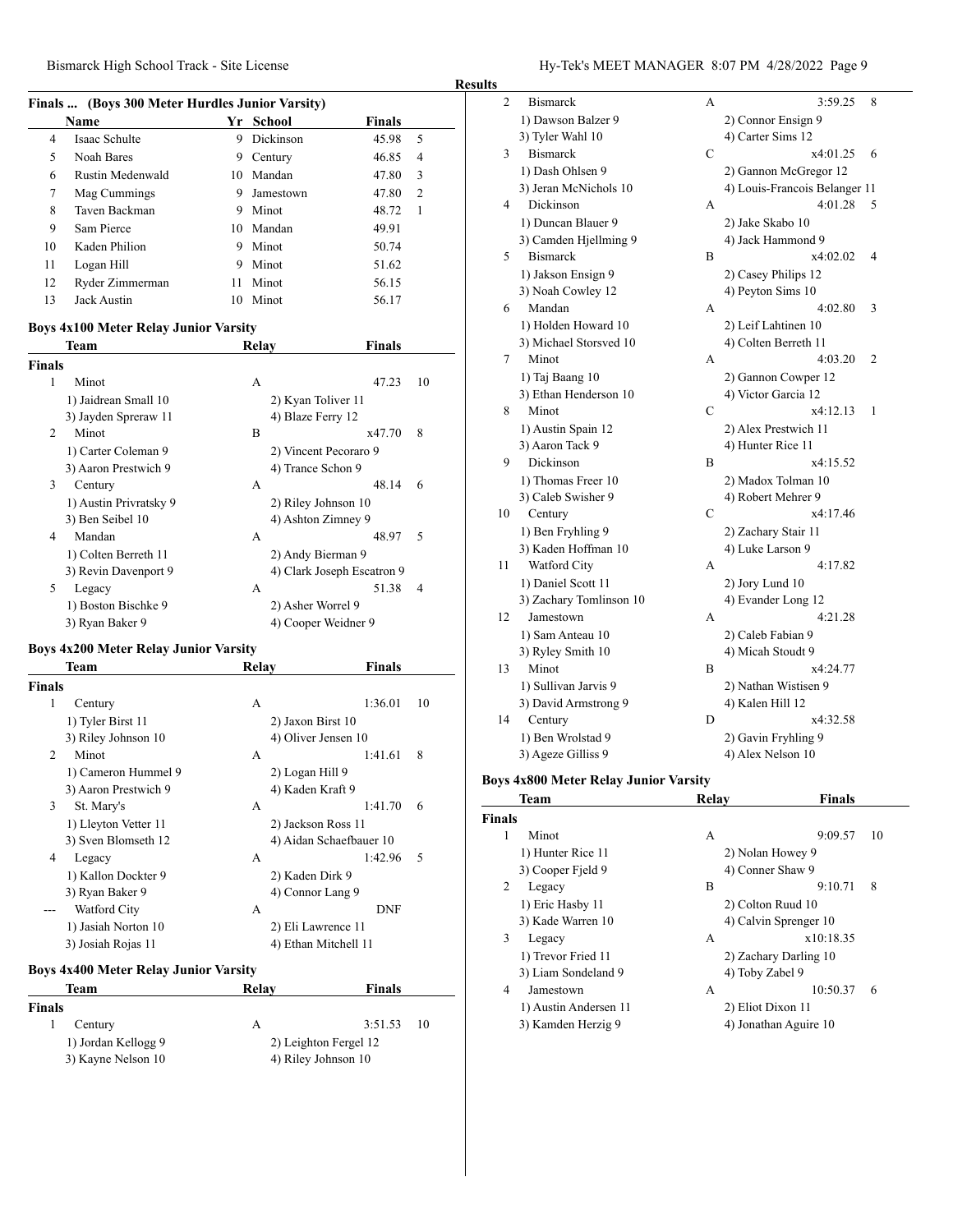|                | <b>Boys High Jump Junior Varsity</b> |      |                 |               |                |
|----------------|--------------------------------------|------|-----------------|---------------|----------------|
| Name           |                                      |      | Yr School       | <b>Finals</b> |                |
| Finals         |                                      |      |                 |               |                |
| 1              | Rustin Medenwald                     | 10   | Mandan          | J5-06.00      | 10             |
| $\overline{c}$ | Lincoln Brooks                       |      | 9 Minot         | J5-06.00      | 8              |
| 3              | Kale Schommer                        |      | 10 Century      | J5-06.00      | 6              |
| 4              | Sam Pierce                           |      | 10 Mandan       | J5-04.00      | 5              |
| 5              | Lucas McNichols                      |      | 9 Bismarck      | J5-04.00      | 4              |
| 6              | Aeyden Price                         |      | 9 St. Mary's    | $J5-02.00$    | 2              |
| 6              | <b>Tristan Haider</b>                |      | 9 Legacy        | $J5-02.00$    | $\overline{2}$ |
| 6              | Mason Marquart                       |      | 9 Bismarck      | J5-02.00      | $\overline{c}$ |
| 9              | Dax Frank                            | 9.   | Legacy          | $J5-02.00$    |                |
| 9              | Jack Goodall                         | 11 - | Dickinson       | J5-02.00      |                |
| 9              | Matthew Harris                       | 11 - | Century         | J5-02.00      |                |
| 9              | Ryan Kallenbach                      |      | 9 Jamestown     | J5-02.00      |                |
| 13             | John Williams III                    |      | 9 Minot         | 5-00.00       |                |
| 13             | Cooper Weidner                       |      | 9 Legacy        | 5-00.00       |                |
| 13             | Jake Smallacombe                     |      | 11 Century      | 5-00.00       |                |
| 13             | Eli Lawrence                         |      | 11 Watford City | 5-00.00       |                |
| 13             | Kalen Lucas                          |      | 9 Legacy        | $5 - 00.00$   |                |
| 13             | Holden Howard                        |      | 10 Mandan       | 5-00.00       |                |
| 13             | Carter Larson                        |      | 9 Minot         | 5-00.00       |                |
| 13             | Leif Lahtinen                        |      | 10 Mandan       | 5-00.00       |                |
| ---            | Kolter Simon                         |      | 9 Century       | NΗ            |                |
|                | Hussain Rodhan                       | 11 - | Century         | NΗ            |                |
| ---            | Paxton Ohlhauser                     |      | 10 Mandan       | NΗ            |                |
| ---            | Kayne Nelson                         |      | 10 Century      | NΗ            |                |
|                | Max Rittenbach                       |      | 9 Jamestown     | NΗ            |                |
| ---            | Oliver Jensen                        |      | 10 Century      | NΗ            |                |
| ---            | <b>Roman Domerese</b>                |      | 9 Watford City  | NΗ            |                |
| ---            | Jack Hammond                         |      | 9 Dickinson     | NΗ            |                |
| ---            | Noah Bares                           | 9.   | Century         | NΗ            |                |
|                | Boys Pole Vault Junior Varsity       |      |                 |               |                |
|                | Name                                 |      | Yr School       | <b>Finals</b> |                |
| Finals         |                                      |      |                 |               |                |
| 1              | Jimmy Shar                           | 10   | Legacy          | J11-00.00     | 10             |
| 2              | Nicholas Pegors                      | 11   | Legacy          | J10-00.00     | 8              |
| 3              | Jacob Roth                           | 10   | Minot           | J9-06.00      | 6              |
| 4              | Gabriel Hamlin                       | 9    | Bismarck        | J9-00.00      | 4.5            |
| 4              | Jack Goodall                         | 11   | Dickinson       | J9-00.00      | 4.5            |
| 6              | Landen Dvorak                        | 10   | St. Mary's      | J9-00.00      | 2.5            |
| 6              | Matthew Harris                       | 11   | Century         | J9-00.00      | 2.5            |
| 8              | Evan Fournier                        | 9    | Minot           | J8-06.00      | 0.5            |
| 8              | Dylan Jackson                        |      | 9 Minot         | J8-06.00      | 0.5            |
| 10             | Logan Larson                         | 9.   | St. Mary's      | J8-06.00      |                |
| 11             | Seth Sauer                           | 9.   | Legacy          | J8-00.00      |                |
| ---            | Fynn Gullicks                        | 9    | Century         | NH            |                |
| ---            | Jacob Jackson                        | 9    | Minot           | NΗ            |                |
| ---            | Andy Bierman                         | 9    | Mandan          | NΗ            |                |
|                | Easton Bergrud                       | 9    | Legacy          | NH            |                |
| ---            | <b>Trevor Huss</b>                   | 11   | Minot           | NΗ            |                |
| ---            | Mack Allmaras                        | 9    | Jamestown       | NH            |                |
| ---            | <b>Bennet McHugh</b>                 | 9    | St. Mary's      | NH            |                |
|                |                                      |      |                 |               |                |

| <b>Boys Long Jump Junior Varsity</b> |                                        |      |                  |               |                |  |
|--------------------------------------|----------------------------------------|------|------------------|---------------|----------------|--|
|                                      | Name                                   |      | Yr School        | <b>Finals</b> |                |  |
| <b>Finals</b>                        |                                        |      |                  |               |                |  |
| 1                                    | Kale Schommer                          | 10   | Century          | 18-04.50      | 10             |  |
| $\overline{2}$                       | Nolan Johnson                          | 11   | Legacy           | 18-02.00      | 8              |  |
| 3                                    | <b>Braxton Just</b>                    | 10   | <b>Bismarck</b>  | 18-00.00      | 6              |  |
| 4                                    | Max Rittenbach                         | 9    | Jamestown        | 17-11.50      | 5              |  |
| 5                                    | Isaac Schulte                          |      | 9 Dickinson      | 17-09.00      | 4              |  |
| 6                                    | Brayden Brosz                          | 11 - | Century          | 17-08.00      | 3              |  |
| 7                                    | Cole Skabo                             |      | 10 Dickinson     | 17-05.50      | $\overline{c}$ |  |
| 8                                    | Connor Lang                            |      | 9 Legacy         | 17-04.50      | 1              |  |
| 9                                    | Wilson Wald                            |      | 9 Minot          | 17-03.00 NWI  |                |  |
| 10                                   | <b>Austin Privratsky</b>               |      | 9 Century        | 17-02.00 NWI  |                |  |
| 11                                   | <b>Brady Harty</b>                     | 9.   | Jamestown        | 17-01.00 NWI  |                |  |
| 12                                   | Madox Tolman                           |      | 10 Dickinson     | 16-11.50 NWI  |                |  |
| 13                                   | Jacob Roth                             |      | 10 Minot         | 16-11.00 NWI  |                |  |
| 14                                   | John Williams III                      | 9    | Minot            | 16-07.50 NWI  |                |  |
| 15                                   | Ross Fischer                           | 9    | <b>Bismarck</b>  | 16-05.00 NWI  |                |  |
| 15                                   | Christian Walsh                        |      | 10 Bismarck      | 16-05.00 NWI  |                |  |
| 17                                   | Cooper Weidner                         |      | 9 Legacy         | 16-04.50 NWI  |                |  |
| 18                                   | <b>Grant Hubley</b>                    |      | 10 Century       | 16-04.00 NWI  |                |  |
| 19                                   | Kalen Lucas                            |      | 9 Legacy         | 16-03.50 NWI  |                |  |
| 19                                   | Jaidrean Small                         |      | 10 Minot         | 16-03.50 NWI  |                |  |
| 19                                   | Ryan Kallenbach                        | 9    | Jamestown        | 16-03.50 NWI  |                |  |
| 22                                   | Dax Frank                              |      | 9 Legacy         | 16-02.50 NWI  |                |  |
| 22                                   | Thomas Freer                           |      | 10 Dickinson     | 16-02.50 NWI  |                |  |
| 24                                   | Dezyon Butler                          | 9    | Jamestown        | 16-01.00 NWI  |                |  |
| 24                                   | Camden Hjellming                       | 9    | <b>Dickinson</b> | 16-01.00 NWI  |                |  |
| 26                                   | Duncan Blauer                          | 9    | Dickinson        | 16-00.50 NWI  |                |  |
| 27                                   | <b>Brodie Scott</b>                    | 9    | Jamestown        | 15-11.00 NWI  |                |  |
| 28                                   | Fynn Gullicks                          | 9.   | Century          | 15-09.50 NWI  |                |  |
| 29                                   | Ryan Kempel                            | 11   | St. Mary's       | 15-08.00 NWI  |                |  |
| 30                                   | Josh Galbert                           | 9    | Minot            | 15-07.00 NWI  |                |  |
| 31                                   | Aidan Schaefbauer                      | 10   | St. Mary's       | 15-06.50 NWI  |                |  |
| 32                                   | Jake Smallacombe                       | 11 - | Century          | 15-05.50 NWI  |                |  |
| 33                                   | <b>Ageze Gilliss</b>                   | 9.   | Century          | 15-05.25 NWI  |                |  |
| 34                                   | Ryan Landenberger                      |      | 10 Century       | 14-11.50 NWI  |                |  |
| 35                                   | Kaiden Helm                            | 9    | Minot            | 14-04.50 NWI  |                |  |
| 36                                   | Jared Peterson                         | 10   | Dickinson        | 14-03.50 NWI  |                |  |
| 37                                   | <b>Brandon Tackett</b>                 |      | 10 Dickinson     | 13-09.50      | NWI            |  |
| 38                                   | Easton Bergrud                         | 9    | Legacy           | 13-06.50 NWI  |                |  |
| 39                                   | Dylan Fowler                           | 11 - | Watford City     | 13-04.00 NWI  |                |  |
| 40                                   | Jonah Botteicher                       | 9.   | Minot            | 13-02.00 NWI  |                |  |
| 41                                   | Rowan Grinnsteinner                    |      | 9 Bismarck       | 12-09.25 NWI  |                |  |
| $\overline{a}$                       | Maxwell Freitag                        | 11 - | <b>Bismarck</b>  |               | ND NWI         |  |
| ---                                  | Jordan Wissman                         |      | 12 Dickinson     | ND            | <b>NWI</b>     |  |
|                                      | <b>Boys Triple Jump Junior Varsity</b> |      |                  |               |                |  |
|                                      | Name                                   |      | Yr School        | <b>Finals</b> |                |  |
| <b>Finals</b>                        |                                        |      |                  |               |                |  |
| 1                                    | Matthew Harris                         | 11   | Century          | 38-06.00      | 10             |  |
| 2                                    | Nolan Johnson                          | 11   | Legacy           | 37-10.00      | 8              |  |
| 3                                    | Tristan Haider                         |      | 9 Legacy         | 37-03.00      | 6              |  |
| 4                                    | Kolter Simon                           | 9    | Century          | 37-01.00      | 5              |  |
| 5                                    | Tristan Will                           | 11   | Legacy           | 37-00.50      | 4              |  |
| 6                                    | Lucas McNichols                        | 9    | <b>Bismarck</b>  | 36-00.00      | 3              |  |
| 7                                    | <b>Brady Harty</b>                     | 9    | Jamestown        | 34-05.00      | 2              |  |
|                                      |                                        |      |                  |               |                |  |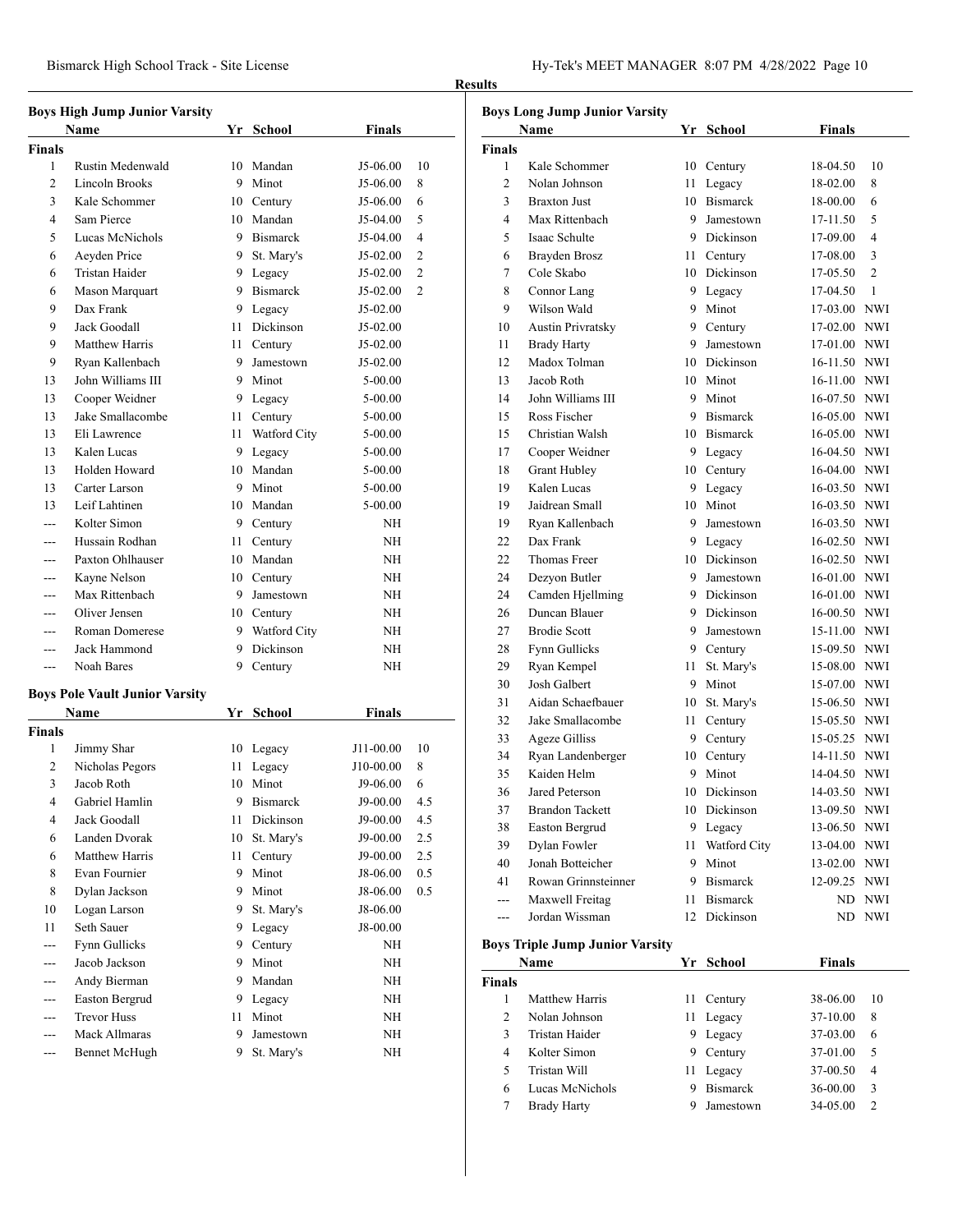Bismarck High School Track - Site License Hy-Tek's MEET MANAGER 8:07 PM 4/28/2022 Page 11

| <b>Finals</b><br>Name<br>Yr School<br>8<br>Duncan Blauer<br>9<br>Dickinson<br>34-03.00<br>1<br>Isaac Schulte<br>9 Dickinson<br>34-02.00 NWI<br>9<br>Max Rittenbach<br>10<br>9 Jamestown<br>34-00.50 NWI<br>Ross Fischer<br>9 Bismarck<br>33-02.50 NWI<br>11<br>12<br><b>Braxton Just</b><br>10 Bismarck<br>32-09.50 NWI<br>13<br>9 Dickinson<br>32-04.50 NWI<br>Camden Hjellming<br>Kalen Lucas<br>31-09.00 NWI<br>14<br>9 Legacy<br>9 Legacy<br>15<br>Cooper Weidner<br>31-08.00 NWI<br>Jack Hammond<br>9.<br>Dickinson<br>16<br>31-05.50 NWI<br>Easton Bergrud<br>17<br>9.<br>Legacy<br>30-03.50 NWI<br>Fynn Gullicks<br>Century<br>18<br>9<br>29-02.00 NWI<br><b>Brandon Tackett</b><br><b>Dickinson</b><br>19<br>28-07.50 NWI<br>10<br><b>Boys Shot Put Junior Varsity</b><br><b>Name</b><br>Yr<br>School<br>Finals<br>Finals<br>Evan Schmit<br>1<br>10<br>44-00.00<br>10<br>Century<br>Minot<br>2<br>Derick Arivett<br>10<br>42-02.00<br>8<br>3<br>James Lee<br>10 Century<br>41-08.00<br>6<br>4<br>5<br>Vegas George<br>11 -<br>41-02.00<br>Legacy<br>5<br>Kaden Fitterer<br>9 Bismarck<br>4<br>40-07.00<br>6<br>Ole Taylor<br>3<br>9 Century<br>40-04.00<br>$\overline{2}$<br>7<br>Aidyn Arntz<br>11<br>Legacy<br>39-02.00<br>8<br>Daniel Walker<br>1<br>11<br>Century<br>38-05.00<br>9<br>Carter Larson<br>9<br>Minot<br>38-04.00<br>9<br>Dawson Kraft<br>10 Century<br>38-04.00<br>Kaden Overson<br>10 Bismarck<br>11<br>37-09.00<br><b>Grant Carlson</b><br>12<br>10 Century<br>37-02.00<br>9 Dickinson<br>13<br>Braeden Barnhardt<br>36-06.00<br>Jiovanni Perez<br>10 Minot<br>14<br>36-02.00<br>Levi Trevithick<br>15<br>9 Jamestown<br>35-10.00<br>Evan Davidson<br>Dickinson<br>16<br>11 -<br>35-08.00<br>Zander Klein<br>17<br>9 Century<br>35-01.00<br>18<br><b>Tanner Harvey</b><br>11<br>Century<br>35-00.00<br>19<br><b>Blake Knaup</b><br>11<br>Century<br>34-11.00<br>20<br>Jaxon Olonia<br>Minot<br>11<br>34-08.00<br>20<br>Nevan Bauer<br>9<br>Century<br>34-08.00<br>22<br><b>Lincoln Brooks</b><br>9<br>Minot<br>34-07.00<br>23<br>Kodee Peterson<br>9<br>Legacy<br>34-05.00<br>24<br>Roman Faraci<br>Century<br>34-04.00<br>10<br>24<br>Minot<br>Teagan Nichols<br>10<br>34-04.00<br>26<br>Andrew Huettl<br>12<br>Minot<br>34-01.00<br>27<br>Koen Levy<br>9 Century<br>33-11.00<br>28<br><b>Andrew Keller</b><br>33-10.00<br>11<br>Legacy<br>28<br>Luke Lengenfelder<br>9<br>St. Mary's<br>33-10.00<br>30<br>Garen Crouse<br>10 Bismarck<br>33-09.00<br>31<br>Max Ohm<br>11<br>Century<br>33-08.00<br>32<br>Jerys Burckhard<br>9<br>Century<br>33-07.00<br>33<br>Gavin Guinn<br>Legacy<br>9.<br>33-00.00<br>34<br>Patrick O'Donnell<br>Dickinson<br>11<br>32-10.00<br>35<br><b>Brodie Gerhardt</b><br>9<br>Century<br>32-09.00<br>36<br>Jacoby Traut<br>Jamestown<br>9.<br>32-04.00<br>Minot<br>36<br>Max Cunningham<br>11<br>32-04.00<br>38<br>Deklin Armstrong<br>9 Minot<br>31-11.00<br>Jeison Nunez-Sanchez<br>10 Watford City<br>38<br>31-11.00<br>40<br>31-06.00<br>Evan Haag<br>9 | Finals  (Boys Triple Jump Junior Varsity) |  |  |        |  |  |  |  |
|--------------------------------------------------------------------------------------------------------------------------------------------------------------------------------------------------------------------------------------------------------------------------------------------------------------------------------------------------------------------------------------------------------------------------------------------------------------------------------------------------------------------------------------------------------------------------------------------------------------------------------------------------------------------------------------------------------------------------------------------------------------------------------------------------------------------------------------------------------------------------------------------------------------------------------------------------------------------------------------------------------------------------------------------------------------------------------------------------------------------------------------------------------------------------------------------------------------------------------------------------------------------------------------------------------------------------------------------------------------------------------------------------------------------------------------------------------------------------------------------------------------------------------------------------------------------------------------------------------------------------------------------------------------------------------------------------------------------------------------------------------------------------------------------------------------------------------------------------------------------------------------------------------------------------------------------------------------------------------------------------------------------------------------------------------------------------------------------------------------------------------------------------------------------------------------------------------------------------------------------------------------------------------------------------------------------------------------------------------------------------------------------------------------------------------------------------------------------------------------------------------------------------------------------------------------------------------------------------------------------------------------------------------------------------------------------------------------------------------------------------------------------------------------------------------------------------------------------------------------------------------------------------------------------------------------------------------------------------------------------------------------------|-------------------------------------------|--|--|--------|--|--|--|--|
|                                                                                                                                                                                                                                                                                                                                                                                                                                                                                                                                                                                                                                                                                                                                                                                                                                                                                                                                                                                                                                                                                                                                                                                                                                                                                                                                                                                                                                                                                                                                                                                                                                                                                                                                                                                                                                                                                                                                                                                                                                                                                                                                                                                                                                                                                                                                                                                                                                                                                                                                                                                                                                                                                                                                                                                                                                                                                                                                                                                                                    |                                           |  |  |        |  |  |  |  |
|                                                                                                                                                                                                                                                                                                                                                                                                                                                                                                                                                                                                                                                                                                                                                                                                                                                                                                                                                                                                                                                                                                                                                                                                                                                                                                                                                                                                                                                                                                                                                                                                                                                                                                                                                                                                                                                                                                                                                                                                                                                                                                                                                                                                                                                                                                                                                                                                                                                                                                                                                                                                                                                                                                                                                                                                                                                                                                                                                                                                                    |                                           |  |  |        |  |  |  |  |
|                                                                                                                                                                                                                                                                                                                                                                                                                                                                                                                                                                                                                                                                                                                                                                                                                                                                                                                                                                                                                                                                                                                                                                                                                                                                                                                                                                                                                                                                                                                                                                                                                                                                                                                                                                                                                                                                                                                                                                                                                                                                                                                                                                                                                                                                                                                                                                                                                                                                                                                                                                                                                                                                                                                                                                                                                                                                                                                                                                                                                    |                                           |  |  |        |  |  |  |  |
|                                                                                                                                                                                                                                                                                                                                                                                                                                                                                                                                                                                                                                                                                                                                                                                                                                                                                                                                                                                                                                                                                                                                                                                                                                                                                                                                                                                                                                                                                                                                                                                                                                                                                                                                                                                                                                                                                                                                                                                                                                                                                                                                                                                                                                                                                                                                                                                                                                                                                                                                                                                                                                                                                                                                                                                                                                                                                                                                                                                                                    |                                           |  |  |        |  |  |  |  |
|                                                                                                                                                                                                                                                                                                                                                                                                                                                                                                                                                                                                                                                                                                                                                                                                                                                                                                                                                                                                                                                                                                                                                                                                                                                                                                                                                                                                                                                                                                                                                                                                                                                                                                                                                                                                                                                                                                                                                                                                                                                                                                                                                                                                                                                                                                                                                                                                                                                                                                                                                                                                                                                                                                                                                                                                                                                                                                                                                                                                                    |                                           |  |  |        |  |  |  |  |
|                                                                                                                                                                                                                                                                                                                                                                                                                                                                                                                                                                                                                                                                                                                                                                                                                                                                                                                                                                                                                                                                                                                                                                                                                                                                                                                                                                                                                                                                                                                                                                                                                                                                                                                                                                                                                                                                                                                                                                                                                                                                                                                                                                                                                                                                                                                                                                                                                                                                                                                                                                                                                                                                                                                                                                                                                                                                                                                                                                                                                    |                                           |  |  |        |  |  |  |  |
|                                                                                                                                                                                                                                                                                                                                                                                                                                                                                                                                                                                                                                                                                                                                                                                                                                                                                                                                                                                                                                                                                                                                                                                                                                                                                                                                                                                                                                                                                                                                                                                                                                                                                                                                                                                                                                                                                                                                                                                                                                                                                                                                                                                                                                                                                                                                                                                                                                                                                                                                                                                                                                                                                                                                                                                                                                                                                                                                                                                                                    |                                           |  |  |        |  |  |  |  |
|                                                                                                                                                                                                                                                                                                                                                                                                                                                                                                                                                                                                                                                                                                                                                                                                                                                                                                                                                                                                                                                                                                                                                                                                                                                                                                                                                                                                                                                                                                                                                                                                                                                                                                                                                                                                                                                                                                                                                                                                                                                                                                                                                                                                                                                                                                                                                                                                                                                                                                                                                                                                                                                                                                                                                                                                                                                                                                                                                                                                                    |                                           |  |  |        |  |  |  |  |
|                                                                                                                                                                                                                                                                                                                                                                                                                                                                                                                                                                                                                                                                                                                                                                                                                                                                                                                                                                                                                                                                                                                                                                                                                                                                                                                                                                                                                                                                                                                                                                                                                                                                                                                                                                                                                                                                                                                                                                                                                                                                                                                                                                                                                                                                                                                                                                                                                                                                                                                                                                                                                                                                                                                                                                                                                                                                                                                                                                                                                    |                                           |  |  |        |  |  |  |  |
|                                                                                                                                                                                                                                                                                                                                                                                                                                                                                                                                                                                                                                                                                                                                                                                                                                                                                                                                                                                                                                                                                                                                                                                                                                                                                                                                                                                                                                                                                                                                                                                                                                                                                                                                                                                                                                                                                                                                                                                                                                                                                                                                                                                                                                                                                                                                                                                                                                                                                                                                                                                                                                                                                                                                                                                                                                                                                                                                                                                                                    |                                           |  |  |        |  |  |  |  |
|                                                                                                                                                                                                                                                                                                                                                                                                                                                                                                                                                                                                                                                                                                                                                                                                                                                                                                                                                                                                                                                                                                                                                                                                                                                                                                                                                                                                                                                                                                                                                                                                                                                                                                                                                                                                                                                                                                                                                                                                                                                                                                                                                                                                                                                                                                                                                                                                                                                                                                                                                                                                                                                                                                                                                                                                                                                                                                                                                                                                                    |                                           |  |  |        |  |  |  |  |
|                                                                                                                                                                                                                                                                                                                                                                                                                                                                                                                                                                                                                                                                                                                                                                                                                                                                                                                                                                                                                                                                                                                                                                                                                                                                                                                                                                                                                                                                                                                                                                                                                                                                                                                                                                                                                                                                                                                                                                                                                                                                                                                                                                                                                                                                                                                                                                                                                                                                                                                                                                                                                                                                                                                                                                                                                                                                                                                                                                                                                    |                                           |  |  |        |  |  |  |  |
|                                                                                                                                                                                                                                                                                                                                                                                                                                                                                                                                                                                                                                                                                                                                                                                                                                                                                                                                                                                                                                                                                                                                                                                                                                                                                                                                                                                                                                                                                                                                                                                                                                                                                                                                                                                                                                                                                                                                                                                                                                                                                                                                                                                                                                                                                                                                                                                                                                                                                                                                                                                                                                                                                                                                                                                                                                                                                                                                                                                                                    |                                           |  |  |        |  |  |  |  |
|                                                                                                                                                                                                                                                                                                                                                                                                                                                                                                                                                                                                                                                                                                                                                                                                                                                                                                                                                                                                                                                                                                                                                                                                                                                                                                                                                                                                                                                                                                                                                                                                                                                                                                                                                                                                                                                                                                                                                                                                                                                                                                                                                                                                                                                                                                                                                                                                                                                                                                                                                                                                                                                                                                                                                                                                                                                                                                                                                                                                                    |                                           |  |  |        |  |  |  |  |
|                                                                                                                                                                                                                                                                                                                                                                                                                                                                                                                                                                                                                                                                                                                                                                                                                                                                                                                                                                                                                                                                                                                                                                                                                                                                                                                                                                                                                                                                                                                                                                                                                                                                                                                                                                                                                                                                                                                                                                                                                                                                                                                                                                                                                                                                                                                                                                                                                                                                                                                                                                                                                                                                                                                                                                                                                                                                                                                                                                                                                    |                                           |  |  |        |  |  |  |  |
|                                                                                                                                                                                                                                                                                                                                                                                                                                                                                                                                                                                                                                                                                                                                                                                                                                                                                                                                                                                                                                                                                                                                                                                                                                                                                                                                                                                                                                                                                                                                                                                                                                                                                                                                                                                                                                                                                                                                                                                                                                                                                                                                                                                                                                                                                                                                                                                                                                                                                                                                                                                                                                                                                                                                                                                                                                                                                                                                                                                                                    |                                           |  |  |        |  |  |  |  |
|                                                                                                                                                                                                                                                                                                                                                                                                                                                                                                                                                                                                                                                                                                                                                                                                                                                                                                                                                                                                                                                                                                                                                                                                                                                                                                                                                                                                                                                                                                                                                                                                                                                                                                                                                                                                                                                                                                                                                                                                                                                                                                                                                                                                                                                                                                                                                                                                                                                                                                                                                                                                                                                                                                                                                                                                                                                                                                                                                                                                                    |                                           |  |  |        |  |  |  |  |
|                                                                                                                                                                                                                                                                                                                                                                                                                                                                                                                                                                                                                                                                                                                                                                                                                                                                                                                                                                                                                                                                                                                                                                                                                                                                                                                                                                                                                                                                                                                                                                                                                                                                                                                                                                                                                                                                                                                                                                                                                                                                                                                                                                                                                                                                                                                                                                                                                                                                                                                                                                                                                                                                                                                                                                                                                                                                                                                                                                                                                    |                                           |  |  |        |  |  |  |  |
|                                                                                                                                                                                                                                                                                                                                                                                                                                                                                                                                                                                                                                                                                                                                                                                                                                                                                                                                                                                                                                                                                                                                                                                                                                                                                                                                                                                                                                                                                                                                                                                                                                                                                                                                                                                                                                                                                                                                                                                                                                                                                                                                                                                                                                                                                                                                                                                                                                                                                                                                                                                                                                                                                                                                                                                                                                                                                                                                                                                                                    |                                           |  |  |        |  |  |  |  |
|                                                                                                                                                                                                                                                                                                                                                                                                                                                                                                                                                                                                                                                                                                                                                                                                                                                                                                                                                                                                                                                                                                                                                                                                                                                                                                                                                                                                                                                                                                                                                                                                                                                                                                                                                                                                                                                                                                                                                                                                                                                                                                                                                                                                                                                                                                                                                                                                                                                                                                                                                                                                                                                                                                                                                                                                                                                                                                                                                                                                                    |                                           |  |  |        |  |  |  |  |
|                                                                                                                                                                                                                                                                                                                                                                                                                                                                                                                                                                                                                                                                                                                                                                                                                                                                                                                                                                                                                                                                                                                                                                                                                                                                                                                                                                                                                                                                                                                                                                                                                                                                                                                                                                                                                                                                                                                                                                                                                                                                                                                                                                                                                                                                                                                                                                                                                                                                                                                                                                                                                                                                                                                                                                                                                                                                                                                                                                                                                    |                                           |  |  |        |  |  |  |  |
|                                                                                                                                                                                                                                                                                                                                                                                                                                                                                                                                                                                                                                                                                                                                                                                                                                                                                                                                                                                                                                                                                                                                                                                                                                                                                                                                                                                                                                                                                                                                                                                                                                                                                                                                                                                                                                                                                                                                                                                                                                                                                                                                                                                                                                                                                                                                                                                                                                                                                                                                                                                                                                                                                                                                                                                                                                                                                                                                                                                                                    |                                           |  |  |        |  |  |  |  |
|                                                                                                                                                                                                                                                                                                                                                                                                                                                                                                                                                                                                                                                                                                                                                                                                                                                                                                                                                                                                                                                                                                                                                                                                                                                                                                                                                                                                                                                                                                                                                                                                                                                                                                                                                                                                                                                                                                                                                                                                                                                                                                                                                                                                                                                                                                                                                                                                                                                                                                                                                                                                                                                                                                                                                                                                                                                                                                                                                                                                                    |                                           |  |  |        |  |  |  |  |
|                                                                                                                                                                                                                                                                                                                                                                                                                                                                                                                                                                                                                                                                                                                                                                                                                                                                                                                                                                                                                                                                                                                                                                                                                                                                                                                                                                                                                                                                                                                                                                                                                                                                                                                                                                                                                                                                                                                                                                                                                                                                                                                                                                                                                                                                                                                                                                                                                                                                                                                                                                                                                                                                                                                                                                                                                                                                                                                                                                                                                    |                                           |  |  |        |  |  |  |  |
|                                                                                                                                                                                                                                                                                                                                                                                                                                                                                                                                                                                                                                                                                                                                                                                                                                                                                                                                                                                                                                                                                                                                                                                                                                                                                                                                                                                                                                                                                                                                                                                                                                                                                                                                                                                                                                                                                                                                                                                                                                                                                                                                                                                                                                                                                                                                                                                                                                                                                                                                                                                                                                                                                                                                                                                                                                                                                                                                                                                                                    |                                           |  |  |        |  |  |  |  |
|                                                                                                                                                                                                                                                                                                                                                                                                                                                                                                                                                                                                                                                                                                                                                                                                                                                                                                                                                                                                                                                                                                                                                                                                                                                                                                                                                                                                                                                                                                                                                                                                                                                                                                                                                                                                                                                                                                                                                                                                                                                                                                                                                                                                                                                                                                                                                                                                                                                                                                                                                                                                                                                                                                                                                                                                                                                                                                                                                                                                                    |                                           |  |  |        |  |  |  |  |
|                                                                                                                                                                                                                                                                                                                                                                                                                                                                                                                                                                                                                                                                                                                                                                                                                                                                                                                                                                                                                                                                                                                                                                                                                                                                                                                                                                                                                                                                                                                                                                                                                                                                                                                                                                                                                                                                                                                                                                                                                                                                                                                                                                                                                                                                                                                                                                                                                                                                                                                                                                                                                                                                                                                                                                                                                                                                                                                                                                                                                    |                                           |  |  |        |  |  |  |  |
|                                                                                                                                                                                                                                                                                                                                                                                                                                                                                                                                                                                                                                                                                                                                                                                                                                                                                                                                                                                                                                                                                                                                                                                                                                                                                                                                                                                                                                                                                                                                                                                                                                                                                                                                                                                                                                                                                                                                                                                                                                                                                                                                                                                                                                                                                                                                                                                                                                                                                                                                                                                                                                                                                                                                                                                                                                                                                                                                                                                                                    |                                           |  |  |        |  |  |  |  |
|                                                                                                                                                                                                                                                                                                                                                                                                                                                                                                                                                                                                                                                                                                                                                                                                                                                                                                                                                                                                                                                                                                                                                                                                                                                                                                                                                                                                                                                                                                                                                                                                                                                                                                                                                                                                                                                                                                                                                                                                                                                                                                                                                                                                                                                                                                                                                                                                                                                                                                                                                                                                                                                                                                                                                                                                                                                                                                                                                                                                                    |                                           |  |  |        |  |  |  |  |
|                                                                                                                                                                                                                                                                                                                                                                                                                                                                                                                                                                                                                                                                                                                                                                                                                                                                                                                                                                                                                                                                                                                                                                                                                                                                                                                                                                                                                                                                                                                                                                                                                                                                                                                                                                                                                                                                                                                                                                                                                                                                                                                                                                                                                                                                                                                                                                                                                                                                                                                                                                                                                                                                                                                                                                                                                                                                                                                                                                                                                    |                                           |  |  |        |  |  |  |  |
|                                                                                                                                                                                                                                                                                                                                                                                                                                                                                                                                                                                                                                                                                                                                                                                                                                                                                                                                                                                                                                                                                                                                                                                                                                                                                                                                                                                                                                                                                                                                                                                                                                                                                                                                                                                                                                                                                                                                                                                                                                                                                                                                                                                                                                                                                                                                                                                                                                                                                                                                                                                                                                                                                                                                                                                                                                                                                                                                                                                                                    |                                           |  |  |        |  |  |  |  |
|                                                                                                                                                                                                                                                                                                                                                                                                                                                                                                                                                                                                                                                                                                                                                                                                                                                                                                                                                                                                                                                                                                                                                                                                                                                                                                                                                                                                                                                                                                                                                                                                                                                                                                                                                                                                                                                                                                                                                                                                                                                                                                                                                                                                                                                                                                                                                                                                                                                                                                                                                                                                                                                                                                                                                                                                                                                                                                                                                                                                                    |                                           |  |  |        |  |  |  |  |
|                                                                                                                                                                                                                                                                                                                                                                                                                                                                                                                                                                                                                                                                                                                                                                                                                                                                                                                                                                                                                                                                                                                                                                                                                                                                                                                                                                                                                                                                                                                                                                                                                                                                                                                                                                                                                                                                                                                                                                                                                                                                                                                                                                                                                                                                                                                                                                                                                                                                                                                                                                                                                                                                                                                                                                                                                                                                                                                                                                                                                    |                                           |  |  |        |  |  |  |  |
|                                                                                                                                                                                                                                                                                                                                                                                                                                                                                                                                                                                                                                                                                                                                                                                                                                                                                                                                                                                                                                                                                                                                                                                                                                                                                                                                                                                                                                                                                                                                                                                                                                                                                                                                                                                                                                                                                                                                                                                                                                                                                                                                                                                                                                                                                                                                                                                                                                                                                                                                                                                                                                                                                                                                                                                                                                                                                                                                                                                                                    |                                           |  |  |        |  |  |  |  |
|                                                                                                                                                                                                                                                                                                                                                                                                                                                                                                                                                                                                                                                                                                                                                                                                                                                                                                                                                                                                                                                                                                                                                                                                                                                                                                                                                                                                                                                                                                                                                                                                                                                                                                                                                                                                                                                                                                                                                                                                                                                                                                                                                                                                                                                                                                                                                                                                                                                                                                                                                                                                                                                                                                                                                                                                                                                                                                                                                                                                                    |                                           |  |  |        |  |  |  |  |
|                                                                                                                                                                                                                                                                                                                                                                                                                                                                                                                                                                                                                                                                                                                                                                                                                                                                                                                                                                                                                                                                                                                                                                                                                                                                                                                                                                                                                                                                                                                                                                                                                                                                                                                                                                                                                                                                                                                                                                                                                                                                                                                                                                                                                                                                                                                                                                                                                                                                                                                                                                                                                                                                                                                                                                                                                                                                                                                                                                                                                    |                                           |  |  |        |  |  |  |  |
|                                                                                                                                                                                                                                                                                                                                                                                                                                                                                                                                                                                                                                                                                                                                                                                                                                                                                                                                                                                                                                                                                                                                                                                                                                                                                                                                                                                                                                                                                                                                                                                                                                                                                                                                                                                                                                                                                                                                                                                                                                                                                                                                                                                                                                                                                                                                                                                                                                                                                                                                                                                                                                                                                                                                                                                                                                                                                                                                                                                                                    |                                           |  |  |        |  |  |  |  |
|                                                                                                                                                                                                                                                                                                                                                                                                                                                                                                                                                                                                                                                                                                                                                                                                                                                                                                                                                                                                                                                                                                                                                                                                                                                                                                                                                                                                                                                                                                                                                                                                                                                                                                                                                                                                                                                                                                                                                                                                                                                                                                                                                                                                                                                                                                                                                                                                                                                                                                                                                                                                                                                                                                                                                                                                                                                                                                                                                                                                                    |                                           |  |  |        |  |  |  |  |
|                                                                                                                                                                                                                                                                                                                                                                                                                                                                                                                                                                                                                                                                                                                                                                                                                                                                                                                                                                                                                                                                                                                                                                                                                                                                                                                                                                                                                                                                                                                                                                                                                                                                                                                                                                                                                                                                                                                                                                                                                                                                                                                                                                                                                                                                                                                                                                                                                                                                                                                                                                                                                                                                                                                                                                                                                                                                                                                                                                                                                    |                                           |  |  |        |  |  |  |  |
|                                                                                                                                                                                                                                                                                                                                                                                                                                                                                                                                                                                                                                                                                                                                                                                                                                                                                                                                                                                                                                                                                                                                                                                                                                                                                                                                                                                                                                                                                                                                                                                                                                                                                                                                                                                                                                                                                                                                                                                                                                                                                                                                                                                                                                                                                                                                                                                                                                                                                                                                                                                                                                                                                                                                                                                                                                                                                                                                                                                                                    |                                           |  |  |        |  |  |  |  |
|                                                                                                                                                                                                                                                                                                                                                                                                                                                                                                                                                                                                                                                                                                                                                                                                                                                                                                                                                                                                                                                                                                                                                                                                                                                                                                                                                                                                                                                                                                                                                                                                                                                                                                                                                                                                                                                                                                                                                                                                                                                                                                                                                                                                                                                                                                                                                                                                                                                                                                                                                                                                                                                                                                                                                                                                                                                                                                                                                                                                                    |                                           |  |  |        |  |  |  |  |
|                                                                                                                                                                                                                                                                                                                                                                                                                                                                                                                                                                                                                                                                                                                                                                                                                                                                                                                                                                                                                                                                                                                                                                                                                                                                                                                                                                                                                                                                                                                                                                                                                                                                                                                                                                                                                                                                                                                                                                                                                                                                                                                                                                                                                                                                                                                                                                                                                                                                                                                                                                                                                                                                                                                                                                                                                                                                                                                                                                                                                    |                                           |  |  |        |  |  |  |  |
|                                                                                                                                                                                                                                                                                                                                                                                                                                                                                                                                                                                                                                                                                                                                                                                                                                                                                                                                                                                                                                                                                                                                                                                                                                                                                                                                                                                                                                                                                                                                                                                                                                                                                                                                                                                                                                                                                                                                                                                                                                                                                                                                                                                                                                                                                                                                                                                                                                                                                                                                                                                                                                                                                                                                                                                                                                                                                                                                                                                                                    |                                           |  |  |        |  |  |  |  |
|                                                                                                                                                                                                                                                                                                                                                                                                                                                                                                                                                                                                                                                                                                                                                                                                                                                                                                                                                                                                                                                                                                                                                                                                                                                                                                                                                                                                                                                                                                                                                                                                                                                                                                                                                                                                                                                                                                                                                                                                                                                                                                                                                                                                                                                                                                                                                                                                                                                                                                                                                                                                                                                                                                                                                                                                                                                                                                                                                                                                                    |                                           |  |  |        |  |  |  |  |
|                                                                                                                                                                                                                                                                                                                                                                                                                                                                                                                                                                                                                                                                                                                                                                                                                                                                                                                                                                                                                                                                                                                                                                                                                                                                                                                                                                                                                                                                                                                                                                                                                                                                                                                                                                                                                                                                                                                                                                                                                                                                                                                                                                                                                                                                                                                                                                                                                                                                                                                                                                                                                                                                                                                                                                                                                                                                                                                                                                                                                    |                                           |  |  |        |  |  |  |  |
|                                                                                                                                                                                                                                                                                                                                                                                                                                                                                                                                                                                                                                                                                                                                                                                                                                                                                                                                                                                                                                                                                                                                                                                                                                                                                                                                                                                                                                                                                                                                                                                                                                                                                                                                                                                                                                                                                                                                                                                                                                                                                                                                                                                                                                                                                                                                                                                                                                                                                                                                                                                                                                                                                                                                                                                                                                                                                                                                                                                                                    |                                           |  |  |        |  |  |  |  |
|                                                                                                                                                                                                                                                                                                                                                                                                                                                                                                                                                                                                                                                                                                                                                                                                                                                                                                                                                                                                                                                                                                                                                                                                                                                                                                                                                                                                                                                                                                                                                                                                                                                                                                                                                                                                                                                                                                                                                                                                                                                                                                                                                                                                                                                                                                                                                                                                                                                                                                                                                                                                                                                                                                                                                                                                                                                                                                                                                                                                                    |                                           |  |  |        |  |  |  |  |
|                                                                                                                                                                                                                                                                                                                                                                                                                                                                                                                                                                                                                                                                                                                                                                                                                                                                                                                                                                                                                                                                                                                                                                                                                                                                                                                                                                                                                                                                                                                                                                                                                                                                                                                                                                                                                                                                                                                                                                                                                                                                                                                                                                                                                                                                                                                                                                                                                                                                                                                                                                                                                                                                                                                                                                                                                                                                                                                                                                                                                    |                                           |  |  |        |  |  |  |  |
|                                                                                                                                                                                                                                                                                                                                                                                                                                                                                                                                                                                                                                                                                                                                                                                                                                                                                                                                                                                                                                                                                                                                                                                                                                                                                                                                                                                                                                                                                                                                                                                                                                                                                                                                                                                                                                                                                                                                                                                                                                                                                                                                                                                                                                                                                                                                                                                                                                                                                                                                                                                                                                                                                                                                                                                                                                                                                                                                                                                                                    |                                           |  |  |        |  |  |  |  |
|                                                                                                                                                                                                                                                                                                                                                                                                                                                                                                                                                                                                                                                                                                                                                                                                                                                                                                                                                                                                                                                                                                                                                                                                                                                                                                                                                                                                                                                                                                                                                                                                                                                                                                                                                                                                                                                                                                                                                                                                                                                                                                                                                                                                                                                                                                                                                                                                                                                                                                                                                                                                                                                                                                                                                                                                                                                                                                                                                                                                                    |                                           |  |  |        |  |  |  |  |
|                                                                                                                                                                                                                                                                                                                                                                                                                                                                                                                                                                                                                                                                                                                                                                                                                                                                                                                                                                                                                                                                                                                                                                                                                                                                                                                                                                                                                                                                                                                                                                                                                                                                                                                                                                                                                                                                                                                                                                                                                                                                                                                                                                                                                                                                                                                                                                                                                                                                                                                                                                                                                                                                                                                                                                                                                                                                                                                                                                                                                    |                                           |  |  |        |  |  |  |  |
|                                                                                                                                                                                                                                                                                                                                                                                                                                                                                                                                                                                                                                                                                                                                                                                                                                                                                                                                                                                                                                                                                                                                                                                                                                                                                                                                                                                                                                                                                                                                                                                                                                                                                                                                                                                                                                                                                                                                                                                                                                                                                                                                                                                                                                                                                                                                                                                                                                                                                                                                                                                                                                                                                                                                                                                                                                                                                                                                                                                                                    |                                           |  |  |        |  |  |  |  |
|                                                                                                                                                                                                                                                                                                                                                                                                                                                                                                                                                                                                                                                                                                                                                                                                                                                                                                                                                                                                                                                                                                                                                                                                                                                                                                                                                                                                                                                                                                                                                                                                                                                                                                                                                                                                                                                                                                                                                                                                                                                                                                                                                                                                                                                                                                                                                                                                                                                                                                                                                                                                                                                                                                                                                                                                                                                                                                                                                                                                                    |                                           |  |  |        |  |  |  |  |
|                                                                                                                                                                                                                                                                                                                                                                                                                                                                                                                                                                                                                                                                                                                                                                                                                                                                                                                                                                                                                                                                                                                                                                                                                                                                                                                                                                                                                                                                                                                                                                                                                                                                                                                                                                                                                                                                                                                                                                                                                                                                                                                                                                                                                                                                                                                                                                                                                                                                                                                                                                                                                                                                                                                                                                                                                                                                                                                                                                                                                    |                                           |  |  |        |  |  |  |  |
|                                                                                                                                                                                                                                                                                                                                                                                                                                                                                                                                                                                                                                                                                                                                                                                                                                                                                                                                                                                                                                                                                                                                                                                                                                                                                                                                                                                                                                                                                                                                                                                                                                                                                                                                                                                                                                                                                                                                                                                                                                                                                                                                                                                                                                                                                                                                                                                                                                                                                                                                                                                                                                                                                                                                                                                                                                                                                                                                                                                                                    |                                           |  |  |        |  |  |  |  |
|                                                                                                                                                                                                                                                                                                                                                                                                                                                                                                                                                                                                                                                                                                                                                                                                                                                                                                                                                                                                                                                                                                                                                                                                                                                                                                                                                                                                                                                                                                                                                                                                                                                                                                                                                                                                                                                                                                                                                                                                                                                                                                                                                                                                                                                                                                                                                                                                                                                                                                                                                                                                                                                                                                                                                                                                                                                                                                                                                                                                                    |                                           |  |  | Legacy |  |  |  |  |

| <b>Results</b> |                                         |        |                  |          |
|----------------|-----------------------------------------|--------|------------------|----------|
| 41             | Justin Wood                             |        | 10 Minot         | 31-04.00 |
| 42             | Hayden Stymeist                         | 10     | Legacy           | 31-02.00 |
| 43             | <b>Elliot Magcalas</b>                  | 10     | Minot            | 31-00.00 |
| 44             | Tevyn Friedt                            | 10     | St. Mary's       | 30-09.00 |
| 45             | Preston Ellingson                       | 11     | Legacy           | 30-02.00 |
| 46             | Alexander Schmitz                       | 10     | St. Mary's       | 29-11.00 |
| 47             | Moroni Hale                             |        | 12 Minot         | 29-09.00 |
| 48             | Alden Ekot                              |        | 9 Watford City   | 28-08.00 |
| 49             | Adam Mrozik                             | 9      | Minot            | 28-04.00 |
| 50             | Dalton Swenson                          |        | 9 Century        | 28-03.00 |
| 51             | <b>Andrew Bender</b>                    |        | 9 Minot          | 27-10.00 |
| 51             | Wyatt Wehri                             |        | 9 Legacy         | 27-10.00 |
| 53             | Christian Hilebichuk                    |        | 10 Bismarck      | 27-07.00 |
| 53             | <b>Gnato Douhore</b>                    | 9      | Legacy           | 27-07.00 |
| 55             | Kaden Barth                             | $11 -$ | <b>Dickinson</b> | 27-05.00 |
| 56             | <b>Bentley Wipperling</b>               |        | 9 Bismarck       | 27-04.00 |
| 57             | <b>Bennet McHugh</b>                    |        | 9 St. Mary's     | 27-00.00 |
| 58             | Gabe Tora                               |        | 9 Minot          | 26-11.00 |
| 59             | Josh Dickerman                          |        | 9 Jamestown      | 26-09.00 |
| 60             | Jermiah Jeno                            |        | 9 Bismarck       | 26-08.00 |
| 61             | Logan Larson                            | 9      | St. Mary's       | 26-07.00 |
| 61             | Jack Wood                               |        | 9 Dickinson      | 26-07.00 |
| 63             | Damon Schafer                           |        | 10 Mandan        | 26-04.00 |
| 63             | <b>Brandon Chabot</b>                   |        | 11 Minot         | 26-04.00 |
| 65             | Talon Good Bird                         |        | 9 Bismarck       | 26-03.00 |
| 65             | Ty Moran                                |        | 9 Bismarck       | 26-03.00 |
| 67             | Jaxen Joshua                            | 9.     | Legacy           | 26-00.00 |
| 68             | <b>Vincent Russo</b>                    | 9      | Minot            | 25-06.00 |
| 69             | Everett Cunningham                      | 9      | St. Mary's       | 25-05.00 |
| 69             | Deomay Yellow Wolf                      |        | 9 Legacy         | 25-05.00 |
| 71             | Isaac Williams                          | 9      | Jamestown        | 25-00.00 |
| 72             | Julian Browning                         | 9      | Legacy           | 24-07.00 |
| 73             | Rodney Bennett                          | 12     | Watford City     | 23-11.00 |
| 74             | Nicholas Rockwell                       |        | 12 Minot         | 23-05.00 |
| 75             | Grady Joseph                            |        | 9 Jamestown      | 23-00.00 |
| 76             | Braedyn Hoffman                         |        | 11 Dickinson     | 22-06.00 |
| 77             | Walker Cundiff                          |        | 9 Watford City   | 18-07.00 |
| 78             | Nathan Dressler                         | 11     | Legacy           | 18-03.00 |
|                | <b>Boys Discus Throw Junior Varsity</b> |        |                  |          |
|                |                                         |        |                  |          |

|               | Name                  | Yr | <b>School</b>   | Finals     |                |
|---------------|-----------------------|----|-----------------|------------|----------------|
| <b>Finals</b> |                       |    |                 |            |                |
| 1             | Daniel Walker         | 11 | Century         | J128-07    | 10             |
| 2             | James Lee             | 10 | Century         | J120-01    | 8              |
| 3             | Jerys Burckhard       | 9  | Century         | J119-04    | 6              |
| 4             | Austin Smith          | 10 | Century         | J117-09    | 5              |
| 5             | Andrew Keller         | 11 | Legacy          | J114-10    | 4              |
| 6             | Derick Arivett        | 10 | Minot           | J109-11    | 3              |
| 7             | Rudy Kroh             | 10 | Mandan          | J106-10    | $\overline{2}$ |
| 8             | Evan Schmit           |    | 10 Century      | J106-10    | 1              |
| 9             | Brayden Ruff          | 10 | Legacy          | 106-02     |                |
| 10            | Carter Johnson        | 11 | Mandan          | 106-01     |                |
| 11            | Ole Taylor            | 9  | Century         | 105-06     |                |
| 12            | Koen Levy             | 9  | Century         | $103 - 10$ |                |
| 13            | Vegas George          | 11 | Legacy          | 103-09     |                |
| 14            | <b>Boston Bischke</b> | 9  | Legacy          | 103-06     |                |
| 15            | Kaden Overson         | 10 | <b>Bismarck</b> | 102-00     |                |
| 16            | Gavin Guinn           | 9  | Legacy          | 100-07     |                |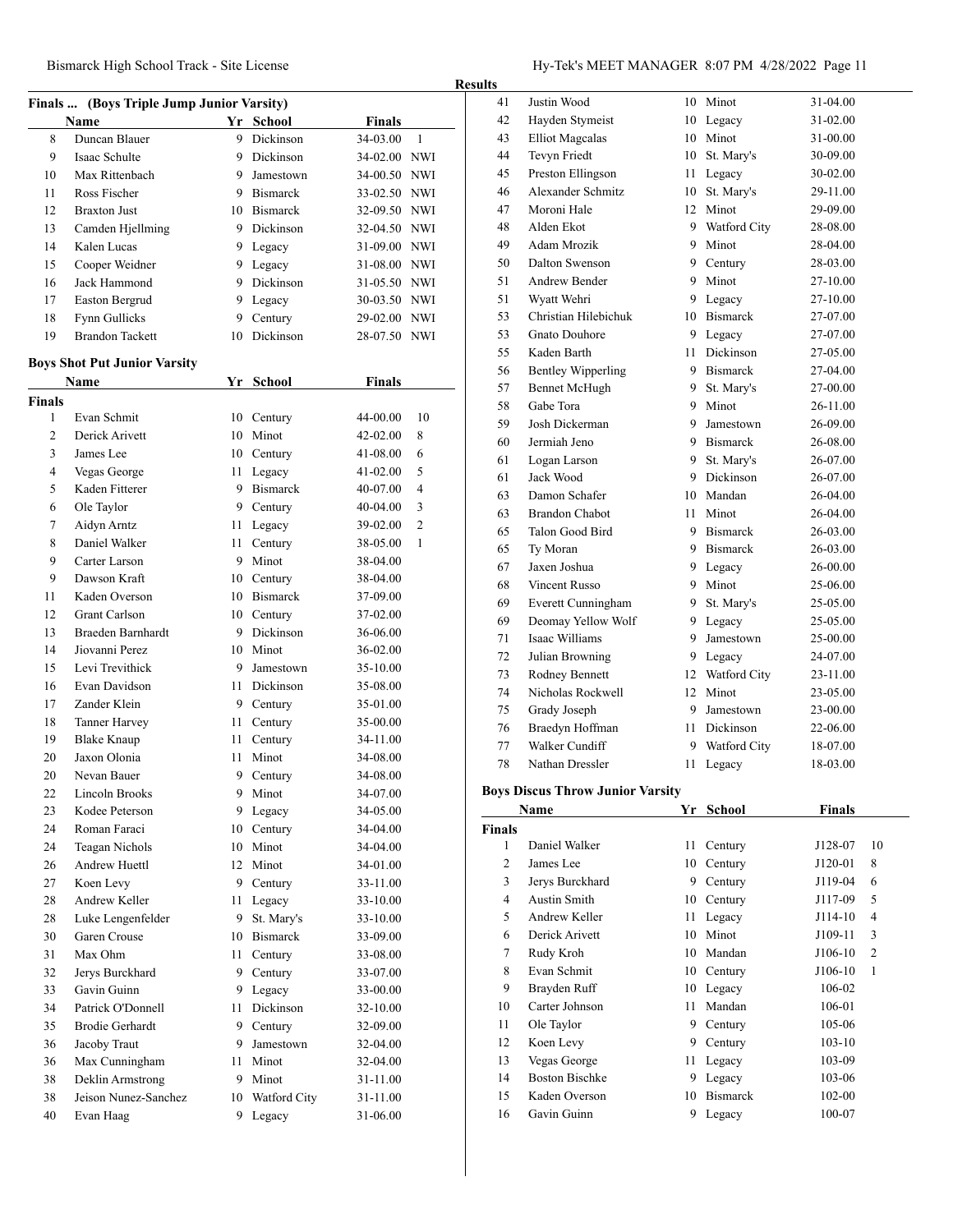# Bismarck High School Track - Site License Hy-Tek's MEET MANAGER 8:07 PM 4/28/2022 Page 12

| Finals  (Boys Discus Throw Junior Varsity) |                                          |         |                               |                    |  |
|--------------------------------------------|------------------------------------------|---------|-------------------------------|--------------------|--|
|                                            | Name                                     |         | Yr School                     | <b>Finals</b>      |  |
| 17                                         | Garen Crouse                             |         | 10 Bismarck                   | 100-04             |  |
| 18                                         | Dawson Kraft                             |         | 10 Century                    | 99-11              |  |
| 19                                         | Hayden Stymeist                          |         | 10 Legacy                     | 99-05              |  |
| 20                                         | Lincoln Brooks                           |         | 9 Minot                       | 97-06              |  |
| 21                                         | Aidyn Arntz                              | 11      | Legacy                        | 96-04              |  |
| 22                                         | Max Cunningham                           | 11 -    | Minot                         | 93-02              |  |
| 23                                         | <b>Brodie Gerhardt</b>                   |         | 9 Century                     | 93-00              |  |
| 24                                         | Nevan Bauer                              |         | 9 Century                     | 91-01              |  |
| 25                                         | Roman Faraci                             |         | 10 Century                    | 91-00              |  |
| 26                                         | <b>Brett Miller</b>                      |         | 9 Legacy                      | 89-11              |  |
| 27                                         | Tanner Harvey                            |         | 11 Century                    | 89-10              |  |
| 28                                         | Jaxon Olonia                             |         | 11 Minot                      | 89-03              |  |
| 29                                         | Carter Larson                            |         | 9 Minot                       | 88-04              |  |
| 30                                         | Dalton Swenson                           |         | 9 Century                     | 88-00              |  |
| 31                                         | Patrick O'Donnell                        | 11      | Dickinson                     | 87-11              |  |
| 32                                         | Grant Carlson                            |         | 10 Century                    | $87 - 10$          |  |
| 33                                         | Zander Klein                             |         | 9 Century                     | 87-05.50           |  |
| 34                                         | Evan Davidson                            | 11      | Dickinson                     | 87-02              |  |
| 35                                         | Maverick Bachmeier                       | 11 -    | Century                       | 84-08              |  |
| 35                                         | DJ Jones                                 |         | 10 Minot                      | 84-08              |  |
| 37                                         | Evan Haag                                |         | 9 Legacy                      | 84-07              |  |
| 37                                         | Levi Trevithick                          |         | 9 Jamestown                   | 84-07              |  |
| 39                                         |                                          |         | 10 Minot                      | 84-05              |  |
| 40                                         | <b>Elliot Magcalas</b><br>Kodee Peterson |         |                               | 84-02              |  |
| 41                                         |                                          |         | 9 Legacy<br>9 Minot           | 81-06              |  |
|                                            | Deklin Armstrong                         |         |                               |                    |  |
| 42<br>43                                   | Julian Browning                          |         | 9 Legacy                      | 80-10              |  |
|                                            | Wyatt Piehl                              |         | 10 Mandan                     | 80-08              |  |
| 44                                         | Jonathan Plante                          | 11      | St. Mary's                    | 79-02              |  |
| 45<br>46                                   | Luke Lengenfelder                        | 9<br>9  | St. Mary's<br>Jamestown       | 79-00              |  |
|                                            | Jacoby Traut<br>Moroni Hale              |         |                               | 76-08              |  |
| 47<br>48                                   |                                          |         | 12 Minot                      | 75-07              |  |
| 49                                         | Tevyn Friedt<br>Grady Joseph             | 10<br>9 | St. Mary's<br>Jamestown       | 75-05<br>$72 - 10$ |  |
| 50                                         | <b>Andrew Huettl</b>                     |         |                               |                    |  |
|                                            |                                          |         | 12 Minot                      | 72-09              |  |
| 51<br>52                                   | Jeison Nunez-Sanchez<br>Damon Schafer    |         | 10 Watford City<br>10 Mandan  | $72-04$<br>71-05   |  |
| 53                                         | Jack Wood                                | 9       | Dickinson                     |                    |  |
|                                            |                                          |         |                               | 71-00              |  |
| 54                                         | Jiovanni Perez<br>Max Ohm                |         | 10 Minot                      | 70-09              |  |
| 55<br>56                                   | <b>Bentley Wipperling</b>                | 11      | Century<br>9 Bismarck         | 70-07<br>70-03     |  |
| 57                                         | Josh Dickerman                           | 9       | Jamestown                     | 70-02              |  |
| 58                                         | Rodney Bennett                           |         | 12 Watford City               | 69-07              |  |
| 59                                         | Jermiah Jeno                             |         | 9 Bismarck                    | 69-02              |  |
|                                            | Braeden Barnhardt                        |         | 9 Dickinson                   | 68-11              |  |
| 60<br>61                                   | <b>Gnato Douhore</b>                     |         |                               |                    |  |
|                                            |                                          |         | 9 Legacy<br>12 Minot          | 68-03              |  |
| 62                                         | Nicholas Rockwell                        |         |                               | 65-00<br>64-06     |  |
| 63<br>64                                   | <b>Blake Knaup</b><br>Alden Ekot         | 11      | Century                       | 64-02              |  |
|                                            | Christian Hilebichuk                     |         | 9 Watford City<br>10 Bismarck | 62-09              |  |
| 65                                         |                                          |         |                               |                    |  |
| 66                                         | Adam Mrozik                              | 9.      | 9 Minot                       | 62-07              |  |
| 67                                         | Everett Cunningham<br>Vincent Russo      | 9.      | St. Mary's<br>Minot           | 59-06              |  |
| 68                                         |                                          |         |                               | 59-03              |  |
| 69<br>70                                   | Gavin Kutzer                             | 9       | Legacy                        | 58-09              |  |
| 71                                         | Deomay Yellow Wolf<br>Gabe Tora          | 9.<br>9 | Legacy<br>Minot               | 58-07<br>57-07     |  |
| 72                                         | Talon Good Bird                          | 9       | <b>Bismarck</b>               | 57-01              |  |
|                                            |                                          |         |                               |                    |  |
|                                            |                                          |         |                               |                    |  |

| <b>Results</b> |                                          |      |                  |               |    |  |
|----------------|------------------------------------------|------|------------------|---------------|----|--|
| 73             | Ty Moran                                 |      | 9 Bismarck       | 56-04         |    |  |
| 74             | Walker Cundiff                           |      | 9 Watford City   | 54-08         |    |  |
| 74             | Kaden Barth                              | 11   | Dickinson        | 54-08         |    |  |
| 76             | Braedyn Hoffman                          |      | 11 Dickinson     | 54-07.50      |    |  |
| 77             | Andrew Bender                            |      | 9 Minot          | 54-04         |    |  |
| 78             | Justin Wood                              |      | 10 Minot         | 54-01         |    |  |
| 79             | Isaac Williams                           | 9    | Jamestown        | 52-11         |    |  |
| 80             | Jaxen Joshua                             |      | 9 Legacy         | 51-05         |    |  |
| 81             | <b>Brandon Chabot</b>                    | 11   | Minot            | $35-03$       |    |  |
| 82             | Nathan Dressler                          | 11   | Legacy           | $32 - 00$     |    |  |
|                |                                          |      |                  |               |    |  |
|                | <b>Boys Javelin Throw Junior Varsity</b> |      |                  |               |    |  |
|                | Name                                     |      | Yr School        | <b>Finals</b> |    |  |
| <b>Finals</b>  |                                          |      |                  |               |    |  |
| 1              | Grant Hubley                             |      | 10 Century       | 133-06        | 10 |  |
| 2              | Mason Huber                              |      | 11 Bismarck      | 129-03        | 8  |  |
| 3              | Paxton Ohlhauser                         |      | 10 Mandan        | 128-06        | 6  |  |
| 4              | Christian Walsh                          |      | 10 Bismarck      | $125 - 10$    | 5  |  |
| 5              | Daniel Walker                            |      | 11 Century       | 125-00        | 4  |  |
| 6              | Chance Bryson                            |      | 9 Mandan         | 124-05        | 3  |  |
| 7              | Max Ohm                                  | 11   | Century          | 123-00        | 2  |  |
| 8              | Kolter Simon                             |      | 9 Century        | 122-04        | 1  |  |
| 9              | Ole Taylor                               |      | 9 Century        | 121-00        |    |  |
| 10             | Michael Storsved                         |      | 10 Mandan        | 120-08        |    |  |
| 11             | <b>Brett Miller</b>                      |      | 9 Legacy         | 119-07        |    |  |
| 12             | Sylas Jackson                            |      | 9 Century        | 116-09        |    |  |
| 13             | Scott Gotta                              |      | 12 Bismarck      | 113-05        |    |  |
| 14             | Jacoby Traut                             |      | 9 Jamestown      | 110-02        |    |  |
| 15             | Kaden Overson                            |      | 10 Bismarck      | 109-08        |    |  |
| 16             | Levi Trevithick                          | 9    | Jamestown        | 106-07        |    |  |
| 17             | James Lee                                |      | 10 Century       | 106-02        |    |  |
| 18             | <b>Grant Carlson</b>                     |      | 10 Century       | 100-01        |    |  |
| 19             | Preston Ellingson                        | 11   | Legacy           | 98-10         |    |  |
| 20             | Evan Davidson                            | 11   | <b>Dickinson</b> | 98-03         |    |  |
| 21             | Max Geiger                               |      | 9 Century        | 97-06         |    |  |
| 22             | Braeden Barnhardt                        |      | 9 Dickinson      | 97-00         |    |  |
| 22             | Jerys Burckhard                          |      | 9 Century        | 97-00         |    |  |
| 24             | Max Wilkinson                            | 11   | <b>Dickinson</b> | 95-01         |    |  |
| 25             | Lincoln Brooks                           |      | 9 Minot          | 92-06         |    |  |
| 26             | Patrick O'Donnell                        |      | 11 Dickinson     | 91-11         |    |  |
| 27             | Garth Shanklin                           |      | 12 Minot         | 90-08         |    |  |
| 27             | Josh Dickerman                           | 9    | Jamestown        | 90-08         |    |  |
| 29             | Moroni Hale                              | 12   | Minot            | 90-07         |    |  |
| 30             | Holden Howard                            | 10   | Mandan           | 89-05         |    |  |
| 31             | <b>Blake Knaup</b>                       | 11   | Century          | 85-09         |    |  |
| 32             | Garen Crouse                             |      | 10 Bismarck      | 84-09         |    |  |
| 33             | Ethan Halverson                          |      | 10 Dickinson     | 84-06         |    |  |
| 34             | Kaden Barth                              |      | 11 Dickinson     | 83-03         |    |  |
| 35             | Ryder Zimmerman                          | 11   | Minot            | 83-02         |    |  |
| 36             | Maverick Bachmeier                       | 11 - | Century          | 78-07         |    |  |
| 37             | <b>Bentley Wipperling</b>                |      | 9 Bismarck       | 77-08         |    |  |
| 38             | Carter Larson                            |      | 9 Minot          | 77-05         |    |  |
| 39             | <b>Andrew Bender</b>                     | 9    | Minot            | 75-03         |    |  |
| 40             | Deaundray Bryant                         | 9    | Mandan           | 75-00         |    |  |
| 41             | Gabe Tora                                | 9.   | Minot            | 74-02         |    |  |
| 42             | Isaac Williams                           | 9.   | Jamestown        | 73-07         |    |  |
| 43             | Noah Bares                               | 9.   | Century          | 71-11         |    |  |
| 44             | Ashton Zimney                            | 9.   | Century          | 71-00         |    |  |